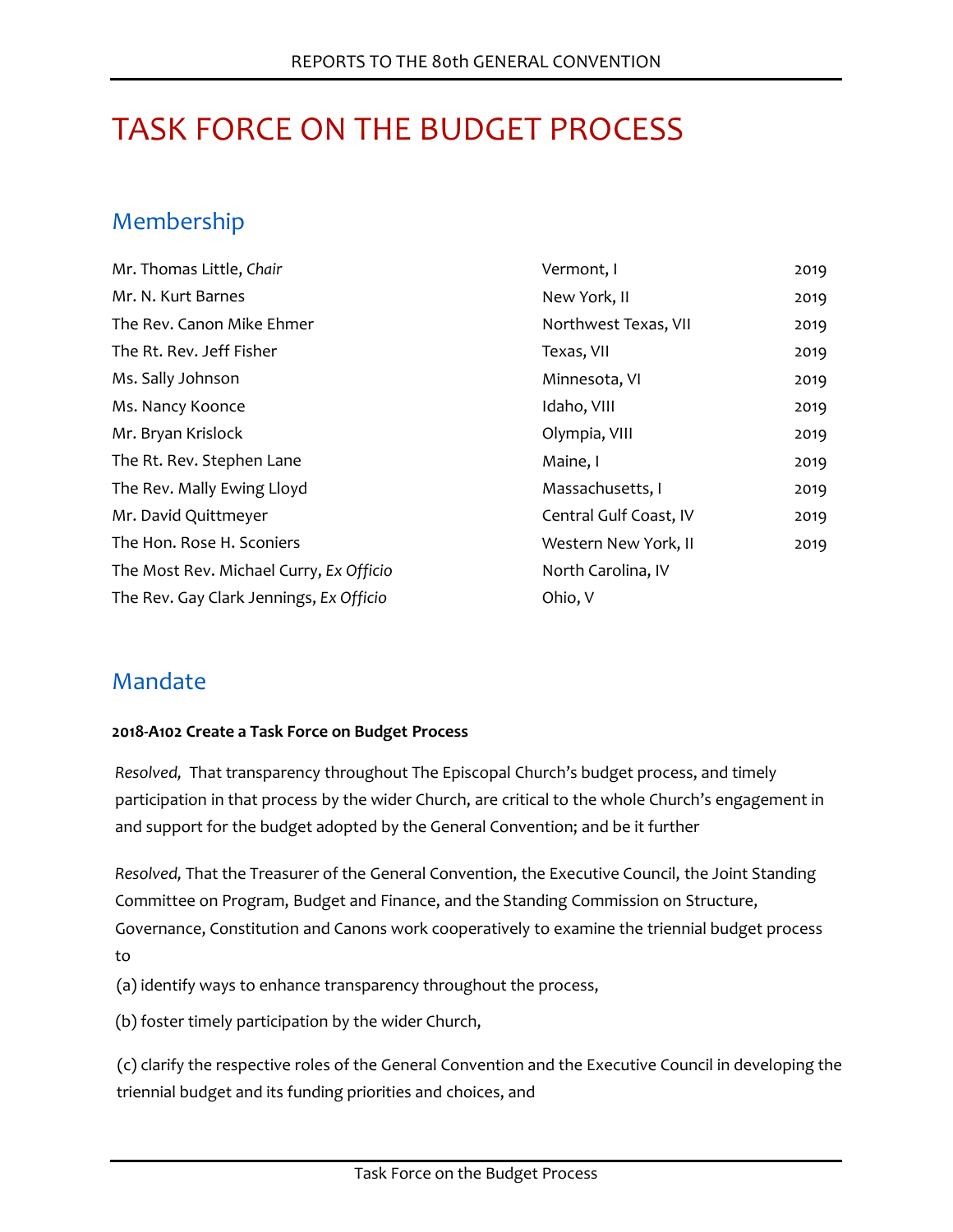(d) promote effective and collaborative budgeting and management between and among all involved leadership and staff; and be it further

*Resolved,* That this examination conclude with a jointly prepared report published by December 31, 2019, with recommendations to the Executive Council and the 80th General Convention, including proposals for any needed revisions to the governing documents of the Church, the Executive Council and the General Convention so that the governing documents are consistent in all material respects; in preparing the report, resort to assistance from those knowledgeable about the Joint Rules of Order of the General Convention is encouraged.

## Summary of Work

## **I. Task Force Origins**

Resolution 2018-A102 directed Executive Council, the Treasurer of General Convention, the Joint Standing Committee on Program, Budget, and Finance (PB&F) and the Standing Commission on Structure, Governance, and Constitution and Canons to work cooperatively to examine the current budget process and ensure that the budget development process is transparent throughout, provides ample time for churchwide input, and that the governing documents make it clear which entity or entities are responsible for the triennial budget development, funding priorities and choices, and that the budget process promotes effective budgeting and management among all involved. To accomplish this, the Presiding Officers appointed the Task Force to undertake this work. In addition to the Resolution 2018-A102 mandate, the Task Force sought a streamlined budget process in order to conserve human and financial resources.

The Task Force members have extensive financial and budgetary experience in developing, explaining, and legislating The Episcopal Church (the Church) triennial budget. Members included the Treasurer of the General Convention (who also serves as the Treasurer of the Domestic and Foreign Missionary Society (DFMS) and as the Chief Financial Officer of the Executive Council), members of the Executive Council who serve on its Standing Committee on Finance, members of the Joint Standing Committee on Program, Budget and Finance (PB&F), members of the Standing Commission on Structure, Governance and Constitution and Canons, and longtime General Convention participants, including those familiar with Church canons and structure, as well as those who see the budget process with fresh eyes.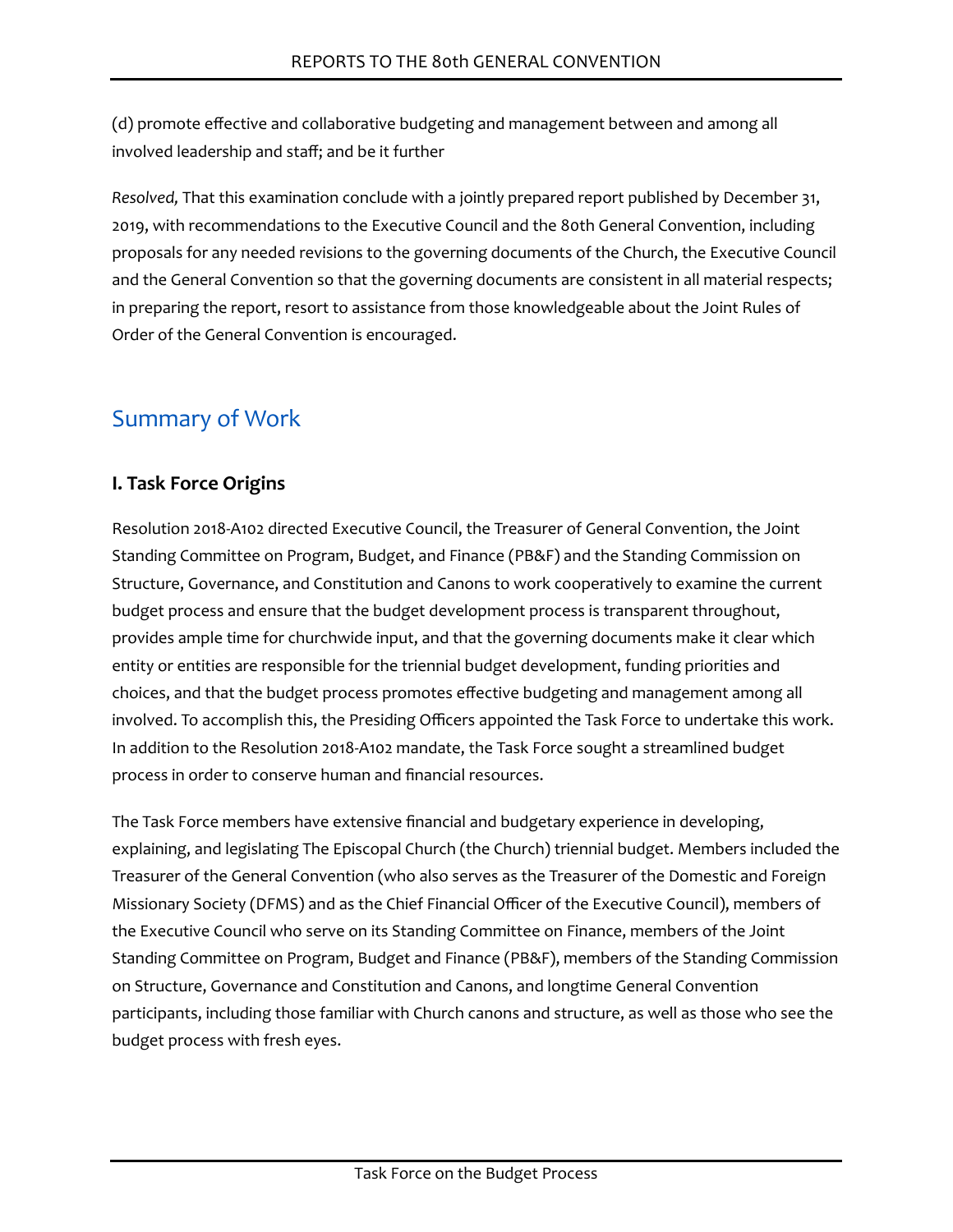The Task Force and its work should be understood in the context of a continuum of discernment and dialogue over many years about how the Church develops a prudent and spirit-filled budget that stewards the resources God has given to the Church. (For more detail about the starting point and rationale for the Task Force's work, see the Report to the 79th General Convention (Blue Book Report) of the Standing Commission on Structure, Governance, Constitution & Canons at pp. 402-403.)

## **II. Summary of Work**

## **A. Points of Agreement**

1. There are inconsistencies in the Church's governing documents that make lines of authority and responsibility for budget development and oversight unclear, perhaps even contradictory.

2. General Convention, through its legislative process, sets the Church's priorities for mission, program, governance, and operations for the triennium. In accordance with Canons I.1.8 and I.4.6 General Convention adopts the budget for The Episcopal Church, including the formula for the assessments paid by dioceses.

3. Despite the best efforts of Executive Council and PB&F, each of which publishes a draft of the budget and solicits feedback, there is a general sense that the budget process lacks transparency and continuity.

4. The budget, in the current process, cannot fully reflect General Convention priorities since it must be finalized, published, and adopted before General Convention has completed work on resolutions that may call for funding. Carefully weighing the various options, the Task Force concluded that there are distinct advantages to finalizing the budget after General Convention to take into consideration the full range of General Convention actions and priorities for mission, program, governance, and operations.

5. Some Deputies, Bishops, and members of the wider Church are frustrated that resolutions requesting funding that, in some cases, have been worked on for the whole triennium, are not funded because they are adopted after General Convention has adopted the budget. Others are frustrated because the budget that comes to General Convention has little room for funding initiatives adopted by the General Convention. Distrust of the budget process and the budget itself may develop in these circumstances. The Task Force recommends making Executive Council's budget adjustment authority more explicit, perhaps in a Joint Rule, to address this concern, at least partially.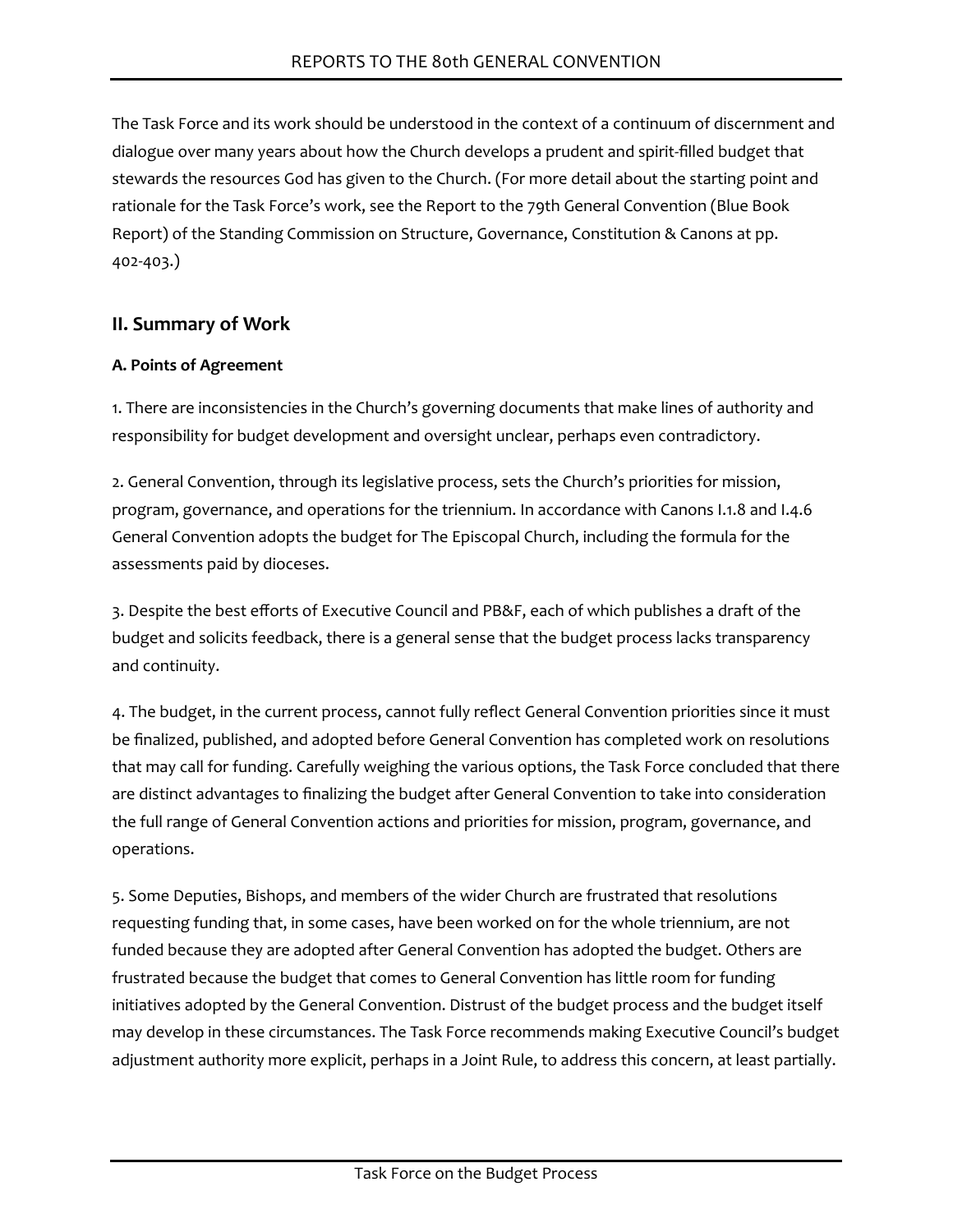6. The current two-phase process, in which Executive Council, with input from the whole Church and staff, creates a draft budget and then hands it over to PB&F for revision during General Convention, consumes enormous human and financial resources as staff and others must bring PB&F members up to speed, repeating much of the work they have already done with Executive Council's finance committee and Executive Council itself. Despite their best efforts and having PB&F representatives at all of Executive Council's finance committee meetings, PB&F members often report that they do not have a full appreciation of the nuances of the budget they are tasked with modifying and presenting to General Convention. (See Appendix I for a fuller explanation of current process and its disadvantages)

7. Executive Council is the governing body of the Church between General Conventions. It is also the Board of Directors of the Domestic and Foreign Missionary Society, the Church's corporate entity. It has both canonical authority and legal responsibility as the board of the corporate entity for the financial health of the Church. As such, it makes sense that Executive Council should have complete and sole responsibility for monitoring, amending, and implementing budget changes during the triennium and to develop and approve each annual budget, giving due consideration to the priorities set by General Convention and the approved Church triennial budget into account.

8. PB&F is broadly representative of the Church, comprising one Bishop and two Deputies from each Province. Similarly, Executive Council is broadly representative of the Church as half of the members are elected by General Convention and half by the Provinces.

9. It is time to take bold action to simplify the process and to ensure that the budget reflects and supports the direction to which God is calling the whole Church.

## **B. Recommendations**

The Task Force recommends charging Executive Council, through a standing budget committee, with responsibility for the entire creation of the Church's triennial budget and its presentation to General Convention.

General Convention's authority to amend and approve the triennial Church budget and to approve the assessment rate and formula for diocesan assessments would remain unchanged. What would change is that after General Convention the budget committee of Executive Council would review all the actions of General Convention and recommend revisions to the approved triennial budget to Executive Council so it better reflects the priorities and actions of General Convention.

In addition, the Task Force recommends that Executive Council have sole and express responsibility for revising the budget throughout the triennium. Under this recommendation, PB&F would have no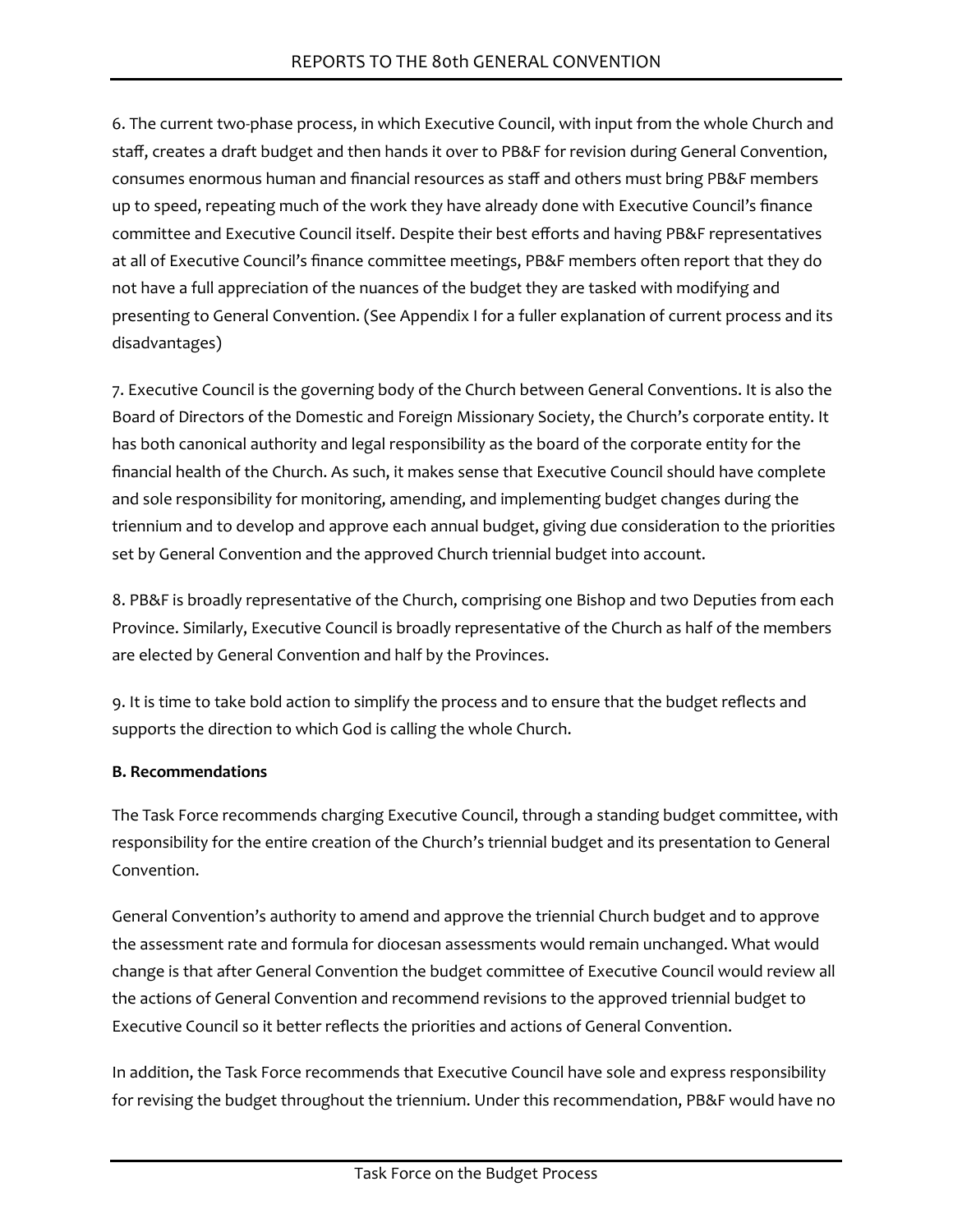role or responsibility for any part of the budget process. Seeing as how this is PB&F's only function, we propose to discontinue PB&F. If General Convention were to disagree, the Task Force strongly believes it would be prudent to reduce the size of the 27-member PB&F to a size that would enable it to function with greater efficiency and effectiveness while holding it accountable, ensuring reasonably broad representation, and assuring financial expertise.

## **C. Rationale**

The Task Force believes that streamlining the budget process so that one entity, broadly representative of the Church, is responsible for the whole of the budget development process will be a better use of human and financial resources with less duplication of efforts. It will also allow for clarity in communications, knowing that just one entity is responsible for information flow. And it will be easier to maintain transparency of the process and the resulting budget.

The Task Force further believes that Executive Council is the body that should be assigned responsibility for the whole of the triennial budget development process. In the Church's governance structure, Executive Council has broad canonical and fiduciary responsibilities for the fiscal health of the organization, controls, policies, and expenditures. As noted, Executive Council is broadly representative of the Church since half of Executive Council members are elected by General Convention and the other half by the Provinces.

In addition, finalizing the budget after General Convention allows for greater churchwide input into the budget, beginning with the development process and ending with all the General Convention certified resolutions. Perfecting the budget after General Convention will allow all legislation to be considered for inclusion in the budget, respecting General Convention's authority to set the Church's priorities.

Despite Executive Council's best efforts to include all of the priorities set by resolution, some of the actions adopted by General Convention may not be funded because General Convention regularly adopts resolutions with funding implications in excess of projected revenue.

## **III. Proposal for Improving the Budget Process**

## **A. Prior to General Convention – Budget Creation & Transparency**

Under the Task Force's proposal, Executive Council would establish a standing budget committee, with the membership defined in the Bylaws of the Executive Council, and members appointed by the Presiding Officers. Its membership could comprise two or three members of the Executive Council's finance committee, a representative from each of Executive Council's Joint Standing Committees,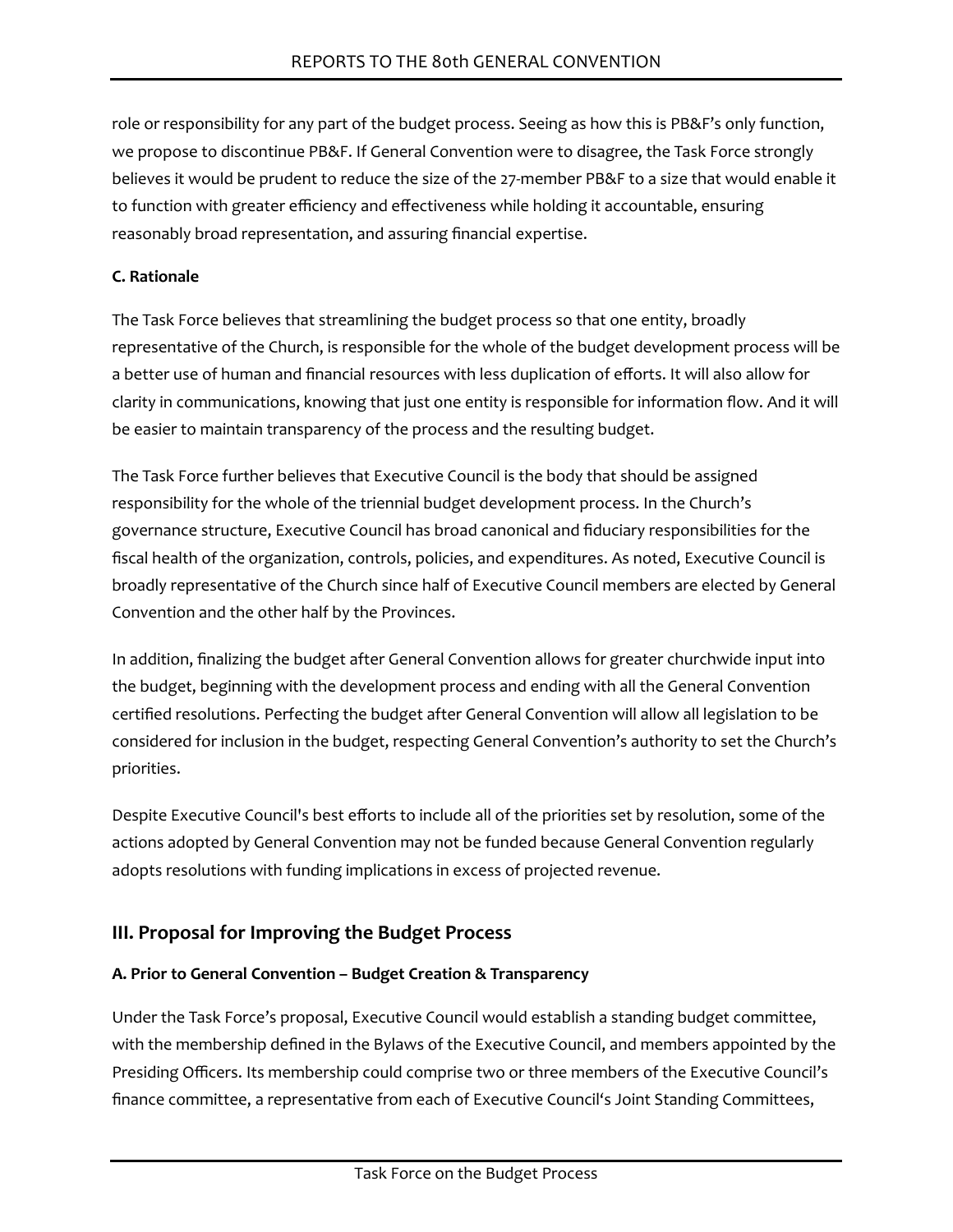the Treasurer of General Convention, the Chief Financial Officer, and others, whether or not members of Executive Council, as may be needed to ensure balanced representation and to include needed expertise.

The budget committee would maintain open communications with Executive Council and other Church governing and interim bodies. It would reach out to the wider Church, through Executive Council, about the budget preparation process and progress. It would offer a variety of specific opportunities for input and feedback.

Working with staff and with input as described above, the budget committee would develop a draft triennial budget which would be shared at least once, in draft form, with the whole Church for churchwide feedback, and would finally be reviewed and approved by Executive Council at a meeting at least three months before General Convention. As soon as possible following this Executive Council meeting, the proposed budget would be published churchwide, and again, feedback to the budget committee would be invited.

For comparison and background, all current and recent financial documents, including year-to-date figures, audit, and triennial and annual budgets, would continue to be available on the Finance Office page of episcopalchurch.org and at generalconvention.org.

## **B. During General Convention**

General Convention sets the Church's priorities for mission, program, governance, and operations by its actions, passing resolutions which embody God's call to the Church. The Church budget is a concrete reflection of where the heart of the Church lies.

While General Convention Deputies and Bishops will have had the Executive Council's proposed budget for several months, the Executive Council, possibly through its budget committee, would present the budget to a joint session of General Convention close to the opening of General Convention, perhaps on the second or third legislative day, and would then hold at least one open hearing during General Convention to solicit reactions to and suggestions for the budget. Toward the end of General Convention, the two Houses would vote to approve the Church budget and the diocesan assessment rate and formula included in the budget, with or without amendment. Because there will be a diligent and coordinated effort after General Convention to review all adopted Resolutions for budget impacts, the Task Force believes that a review at General Convention of resolutions with budget impacts will no longer be necessary.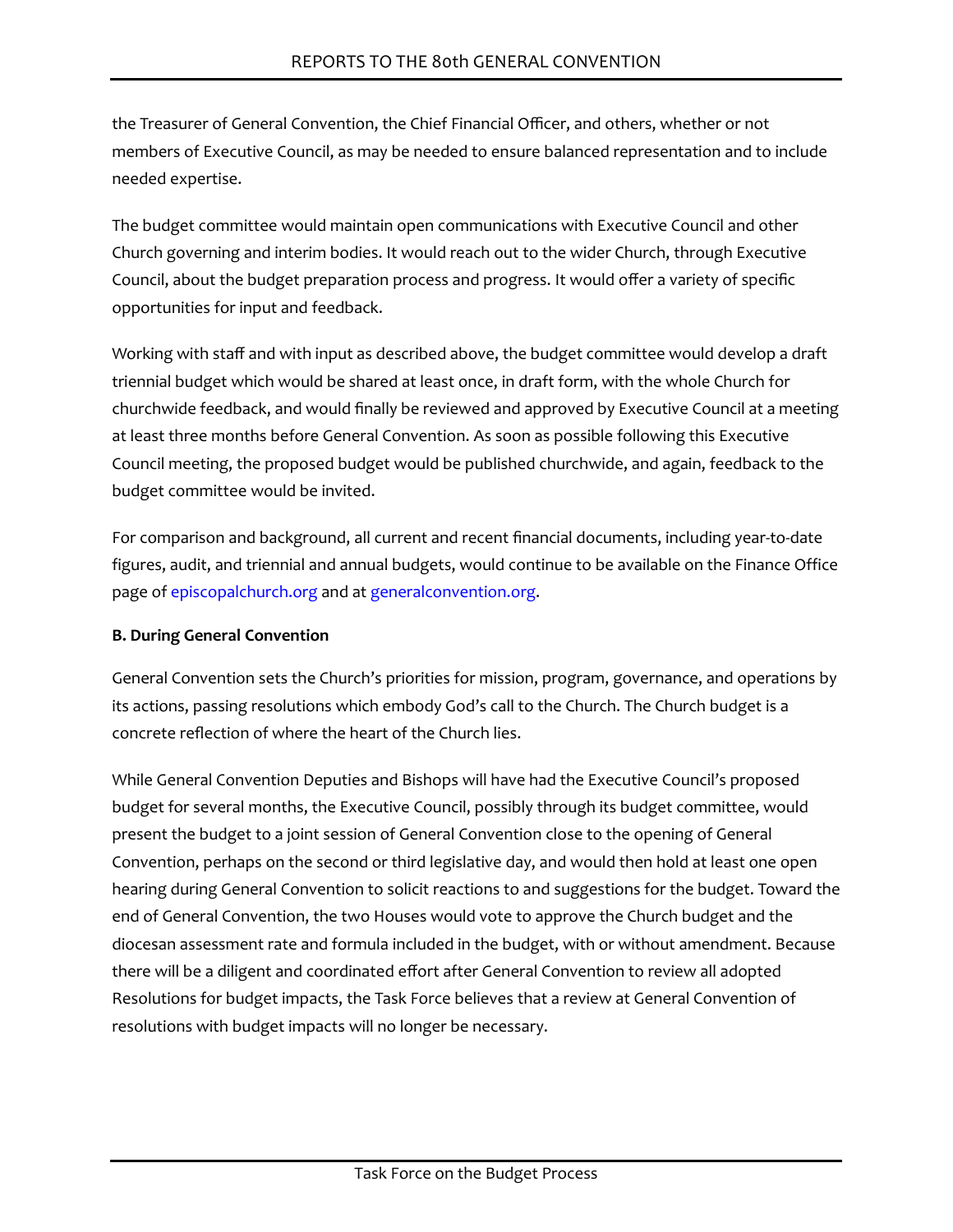## **C. After General Convention – Budget Finalized**

The budget would be subject to changes by Executive Council following General Convention based upon (a) legislative action of General Convention, (b) changes in the Church's financial circumstances, including losses or gains in revenues and/or expenses after General Convention adjourns, and (c) Executive Council's exercise of its canonical authority and fiduciary responsibilities for the budget. This would take place following General Convention and prior to the last Executive Council meeting of the calendar year in which General Convention is held. During this time, the budget committee will review the Church's adopted triennial budget considering the whole of General Convention priorities for mission, program, governance and operations as set by resolutions adopted by General Convention. It may seek input from any source, including from staff, Joint Standing Committees of Executive Council, and former budget committee members (whose expertise may be valuable). Executive Council would then finalize the upcoming annual budget.

It is important to note that, as in the past, General Convention regularly adopts resolutions with funding implications in excess of projected revenue, meaning that a number of actions adopted by General Convention may not be funded.

## **D. Responsibility for Budget Amendments Between General Conventions**

As noted earlier, Executive Council is the governing body of the Church between General Conventions. It is also the Board of Directors of the Domestic and Foreign Missionary Society (DFMS) and thereby holds all corporate authority over the assets of the DFMS which holds all the assets of the Church. It is responsible for the fiscal health of the organization, financial controls, policies, and expenditures, etc. These dual responsibilities impose on Executive Council the ultimate oversight responsibility for the Church, its assets, budget, and operations.

The Task Force recommends that the Executive Council, both as the Board of the DFMS and as the governing body of the Church between General Conventions, using the expertise of the Treasurer, the Chief Financial Officer, the budget committee and Executive Council's finance committee, have complete and sole responsibility for monitoring and amending each triennial and annual budget between General Conventions. Executive Council would, of course, be accountable to the next General Convention for its budget adjustments.

The approved triennial and annual budgets, and any budget adjustments approved by Executive Council during the triennium, will continue to be available for public view on the episcopalchurch.org and the generalconvention.org websites.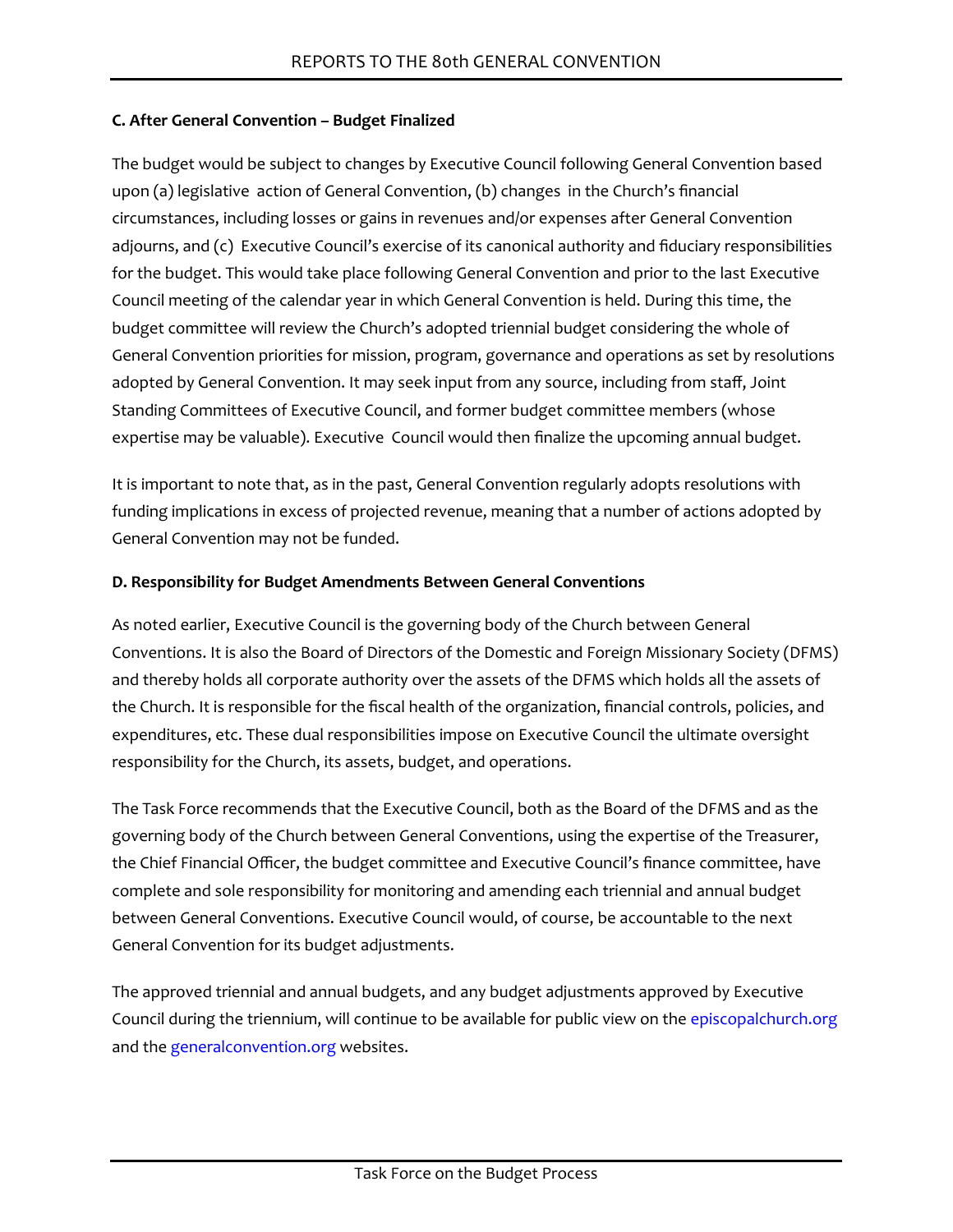## **IV. Other Governance Changes May Be Needed**

The Task Force expects that there will be other Church governing body governance document changes needed to fully implement its recommendations. These include Executive Council Bylaw changes (among other things, to establish a standing budget committee); and existing references to the Joint Standing Committee on Program, Budget and Finance scattered throughout various Church documents and websites, inasmuch as PB&F is embedded in many different places, if only by reference.

## **V. Budget Requests and Implications**

The Task Force does not foresee any material adverse budget impacts from its recommendations. The Task Force does not propose to extend its life past the current triennium.

## **VI. Amendments to Canons and Rules of Order; Explanations**

The Task Force proposes to amend Canons I.1.2.m, I.1.2.o, I.1.8, I.1.9, I.1.11, I.1.13, I.2.6, I.2.8, I.4.3, I.4.5, I.4.6.a, I.4.6.c, I.4.6.i, I.5.5, I.9.10; House of Bishops Rule of Order V.D.d; House of Deputies Rule of Order VI.C.3.v.a and IX.A.1.ii.a.1; and Joint Rules of Order II.10, IV.14, and VII.21. Each proposed amendment, and its explanation follow.

## **CANONS**

## **Canon I.1.2.m**

I.1.2.m Every Commission whose Report requests expenditure out of the *budget* funds of *T*he *Episcopal Church* General Convention (except for the printing of the Report) *shall include that request in its report to the General Convention and in accordance with Canon I.4.6* present to the Joint Standing Committee on Program, Budget, and Finance its written request, on or before the first business day of the session. Resolutions requiring additional expenditures shall be immediately referred to the Joint Standing Committee on Program, Budget, and Finance. No resolution involving such expenditures shall be considered unless so presented and until after report of the Joint Standing Committee on Program, Budget, and Finance.

## Explanation

If the elimination of the Joint Standing Committee on Program, Budget and Finance is adopted, then these revisions to Canon I.1.2.m provide a helpful redundancy, or reminder, to Standing Commission, together with existing Canon I.1.2.k.3.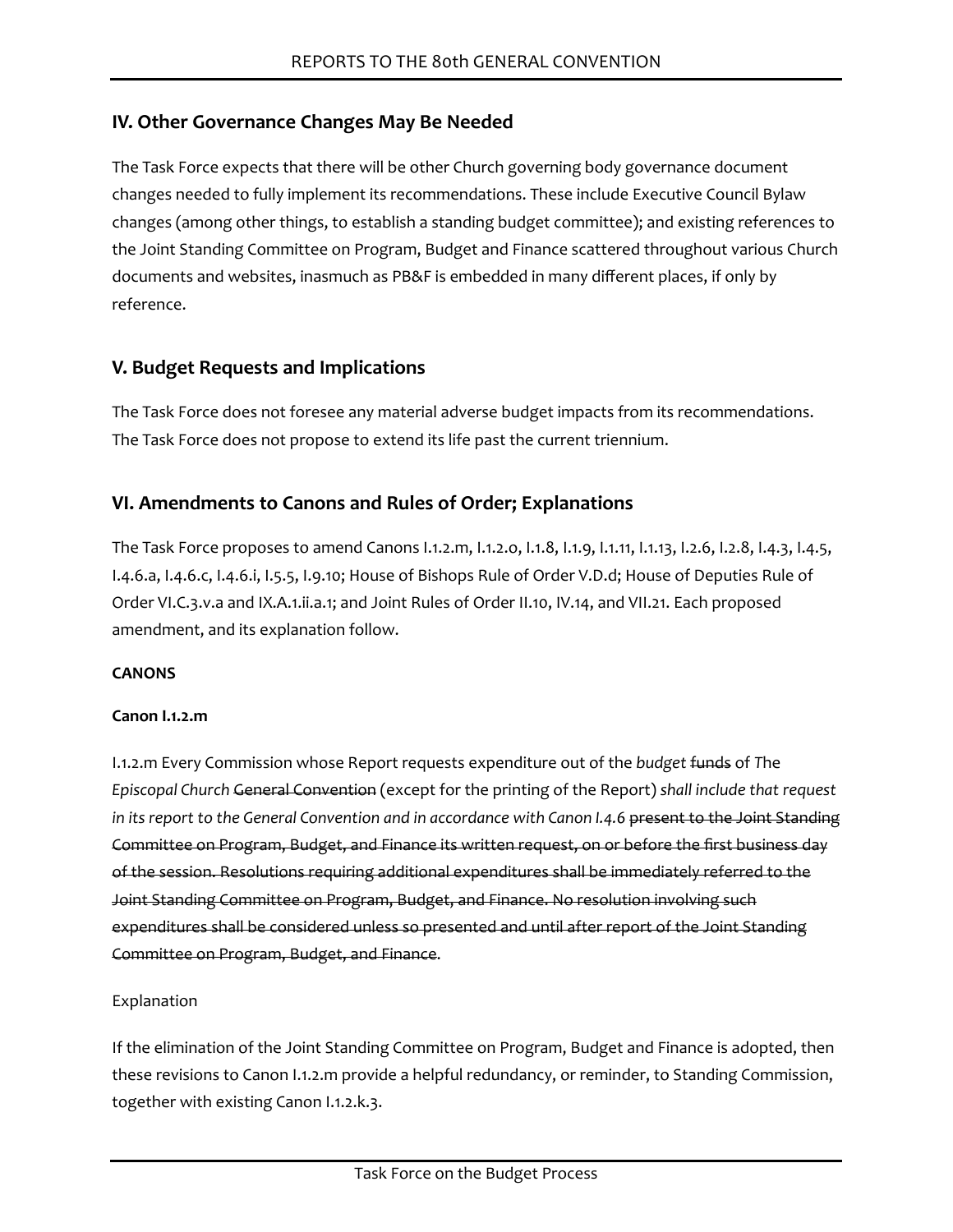#### **Canon I.1.2.o**

Canon I.1.2.o Following the adjournment of a General Convention, and subject to budgeted funds available for the purpose, the Presiding Bishop and the President of the House of Deputies, having reviewed the resolutions adopted by the General Convention that provide for any study or further action, shall thereupon recommend to the Executive Council, the creation of such study committees and task forces as may be necessary to complete that work. Any Executive Council resolution creating a task force or study committee shall specify the size and composition, the clear and express duties assigned, the time for completion of the work assigned, to whom the body's report is to be made, and the amount and source of the funding for the body. The members of each such body shall be jointly appointed by the Presiding Bishop and the President of the House of Deputies, and the composition of such committees and task forces shall reflect the diverse voices of the Church and a balance of the Church's orders consistent with the historic polity of the Church. Those committees and task forces so appointed shall expire at the beginning of the next General Convention following, unless reappointed by the Presiding Bishop and President of the House of Deputies and reauthorized by the Executive Council.

#### Explanation

The Task Force proposes to delete this canon here and move it, with small amendments, to a new Canon I.4.5. This subsection was added to the canons in 2018. It was proposed by the Standing Commission on Structure, Governance and Constitution and Canons with the following explanation: "This change permits task forces to be created and commence prior to the first meeting of Executive Council, allowing them more time in the triennium to do their work." Since the subsection calls on the Presiding Officers to review all General Convention resolutions calling for "study or further action" and to recommend to the Executive Council the bodies they believe necessary to carry out the work; and for the Executive Council to act on such recommendations, including providing funding, it makes more sense for this provision to be in the canon on the Executive Council, Canon I.4.

## **Canon I.1.8**

I.1.8. The General Convention shall adopt, at each regular meeting, a budget *for The Episcopal Church, including* to provide for the contingent expenses of the General Convention, the stipend of the Presiding Bishop together with the necessary expenses of that office, the necessary expenses of the President of the House of Deputies including the staff and Advisory Council required to assist in the performance of the duties and matters related to the President's office, and the applicable Church Pension Fund assessments. To defray the expense of this budget, an assessment shall be levied upon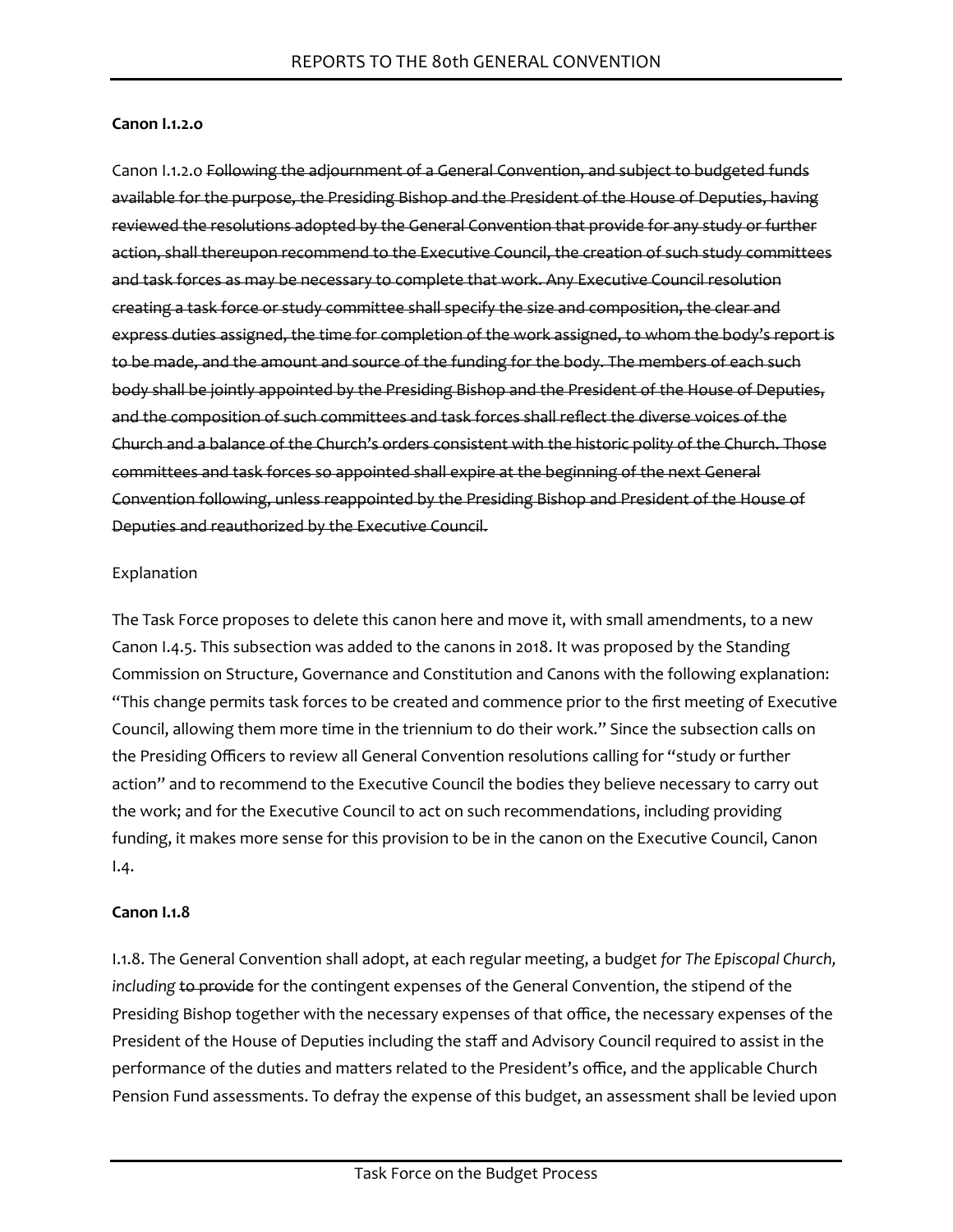the Dioceses of the Church in accordance with a formula which the *General* Convention shall adopt as part of this *The Episcopal Church budget* Expense Budget. It shall be the duty of each Diocesan Convention to *pay its assessment* forward to the Treasurer of the General Convention *according to the schedule established by the Executive Council*annually, on the first Monday of January, the amount of the assessment levied upon that Diocese.

## Explanation

These amendments implement a generic, uniform title for the triennial budget of the Church, "The Episcopal Church budget," and requires dioceses to pay their assessments, not all on January 1 of each year, but according to the schedule (currently monthly) established by Executive Council.

## **Canon I.1.9**

I.1.9. The Treasurer of the General Convention shall have authority to borrow, in behalf and in the name of the *Executive Council* General Convention, such a sum as may be judged by the Treasurer to be necessary to help *pay* defraythe expenses of t*T*he *Episcopal Church budget adopted under Canon I.1.8* General Convention, with the approval of the Presiding Bishop and the Executive Council.

## Explanation

These amendments (i) state that the Treasurer's borrowing is on behalf of Executive Council, the governing body with authority between General Conventions; (ii) conform the title of the budget as explained above under Canon I.1.8; and (iii) clarify that any borrowing requires the approval of Executive Council, of which the Presiding Bishop, under Canon I.4.2.a, is the Chair and chief executive officer.

## **Canon I.1.11**

I.1.11. The Treasurer shall submit to the General Convention at each regular meeting thereof a detailed budget in which the Treasurer proposes to request appropriations for the ensuing budgetary period and shall have power to expend all sums of money covered by this budget, subject to such provisions of the Canons as shall be applicable.

## Explanation

The Task Force's proposed amendments to Canon I.4.6 make clear that Executive Council would have the sole authority to propose the triennial budget to the General Convention. Accordingly, there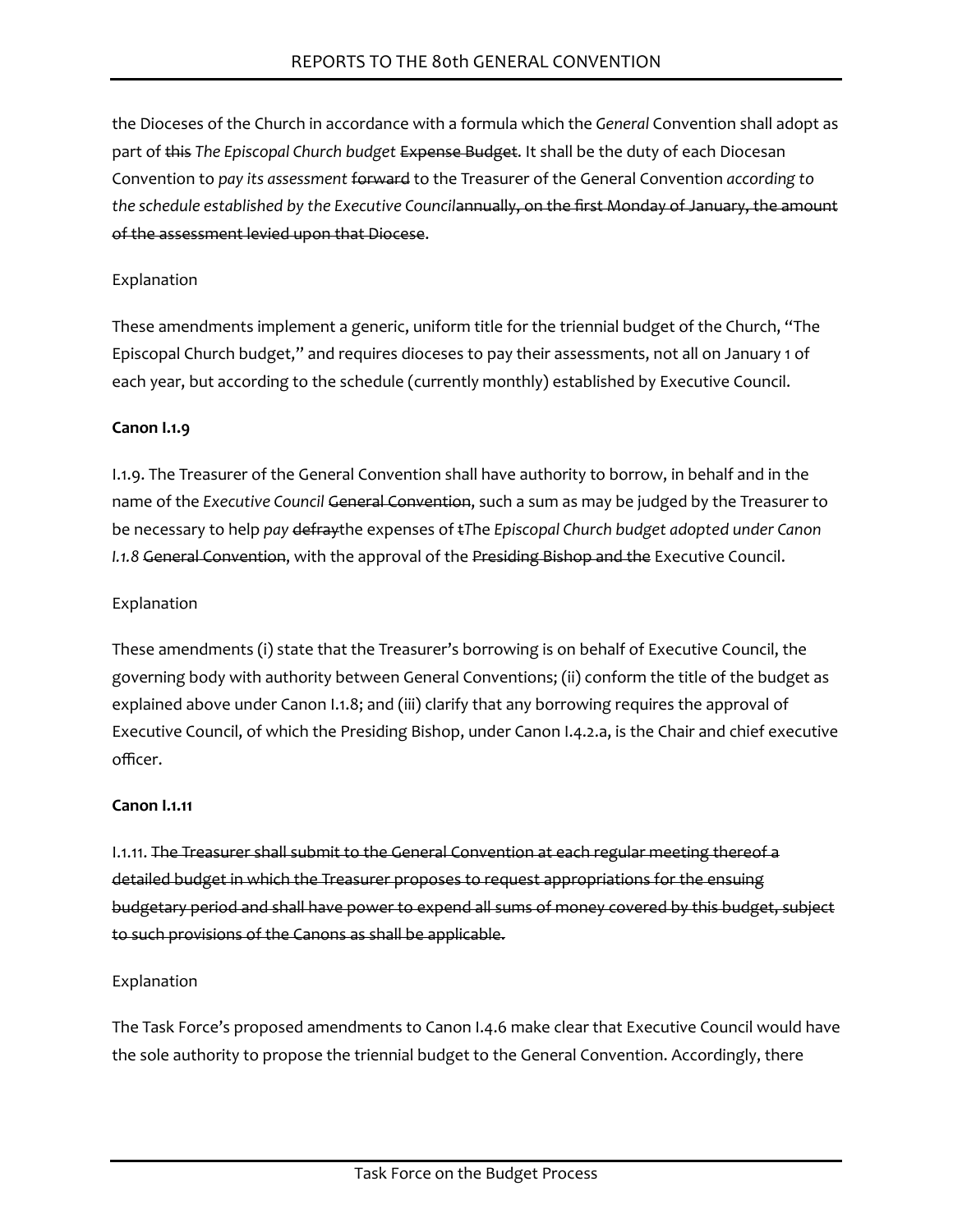would be no need for the Treasurer to also propose the same budget. (Note that the remaining three sections of Canon I.1.11 will need to be renumbered.)

## **Canon I.1.13**

I.1.13.a There shall be an Executive Office of the General Convention, to be headed by a General Convention Executive Officer to be appointed jointly by the Presiding Bishop and the President of the House of Deputies with the advice and consent of the Executive Council. The Executive Officer shall report to and serve at the pleasure of the Executive Council.

b. The Executive Office of the General Convention shall include the functions of the Secretary of the General Convention and the Treasurer of the General Convention and those of the Manager of the General Convention and, if the several positions are filled by different persons, such officers shall serve under the general supervision of the General Convention Executive Officer, who shall also coordinate the work of the Committees, Commissions, Boards and Agencies funded by t*T*he *Episcopal Church* General Convention Expense B*b*udget.

## Explanation

The Task Force's proposed amendments to Canon I.4.6 make clear that Executive Council would have the sole authority to propose the triennial budget to the General Convention. Accordingly, there would be no need for the Treasurer to also propose the same budget.

## **Canon I.2.6**

I.2.6. The stipends of the Presiding Bishop and such personal assistants as may be necessary during the Presiding Bishop's term of office for the effective performance of the duties, and the necessary expenses of that office, shall be fixed by the General Convention and shall be provided for in the budget to be submitted by the Treasurer *Executive Council*, as provided in the Canon I.4.6, entitled, "Of the General Convention."

## Explanation

These amendments conform Canon I.2.6 to the Task Force's other proposed canonical amendments establishing the Executive Council as the Church governing body that submits a proposed triennial budget to the General Convention, and cross-references that canon.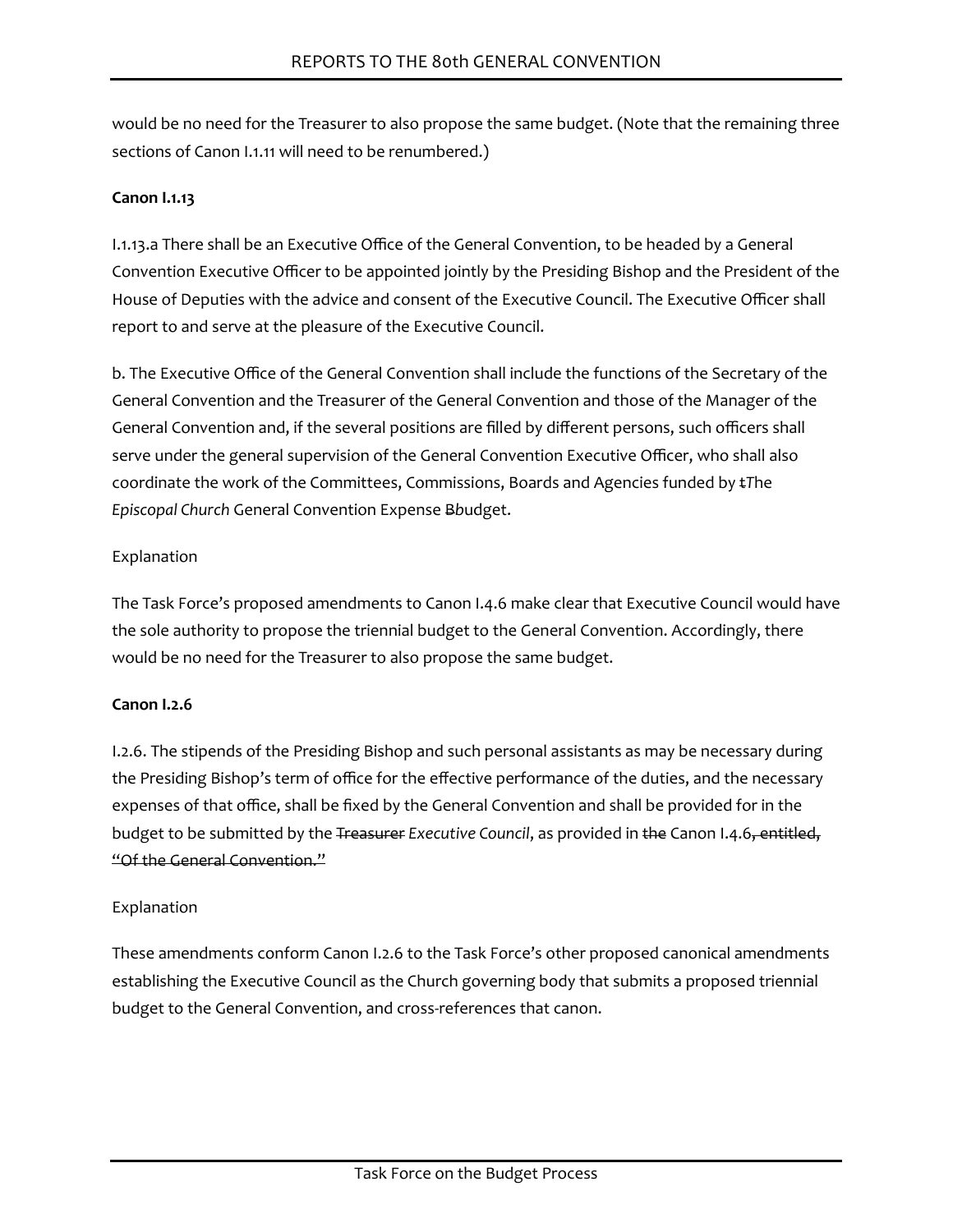## **Canon I.2.8**

I.2.8. Upon the acceptance of the Presiding Bishop's resignation for reasons of disability prior to the expiration of the term of office, the Presiding Bishop may be granted, in addition to whatever allowance may be received from The Church Pension Fund, a disability allowance to be paid by the Treasurer of the General Convention in an amount to be fixed by the Joint Standing Committee on Program, Budget, and Finance, and ratified at the next regular meeting of the General Convention.

#### Explanation

Consistent with prior proposed amendments, above, this change deletes the reference to the Joint Standing Commission on Program, Budget, and Finance.

#### **Canon I.4.3**

I.4.3. Upon joint nomination of the Chair and the Vice-Chair, the Executive Council shall elect an Audit Committee of the Council and the Domestic and Foreign Missionary Society. The Committee shall be composed of six members: one from the Executive Council committee with primary responsibility for financial matters; one from the Joint Standing Committee on Program, Budget, and Finance; and the remaining four five from members of the Church-at-large having experience in general business and financial practices. The members shall serve for a term of three years beginning on January 1 following a regular meeting of the General Convention or immediately following their appointment, whichever comes later, and continue until a successor is appointed, and may serve two consecutive terms, after which a full triennium must elapse before being eligible for re-election. Annually the Audit Committee shall elect a Chair of the Committee from among its members. The Audit Committee shall regularly review the financial statements relating to all funds under the management or control of the Council and the Domestic and Foreign Missionary Society and shall report thereon at least annually to the Council.

Upon recommendation of the Audit Committee, the Executive Council shall employ on behalf of the Council and the Domestic and Foreign Missionary Society an independent Certified Public Accountant firm to audit annually all accounts under the management or control of the Council and Domestic and Foreign Missionary Society. After receipt of the annual audit, the Audit Committee shall recommend to the Council and the Domestic and Foreign Missionary Society what action to take as to any matters identified in the annual audit and accompanying management letter. The responsibilities of the Audit Committee shall be set out in an Audit Committee Charter. The Audit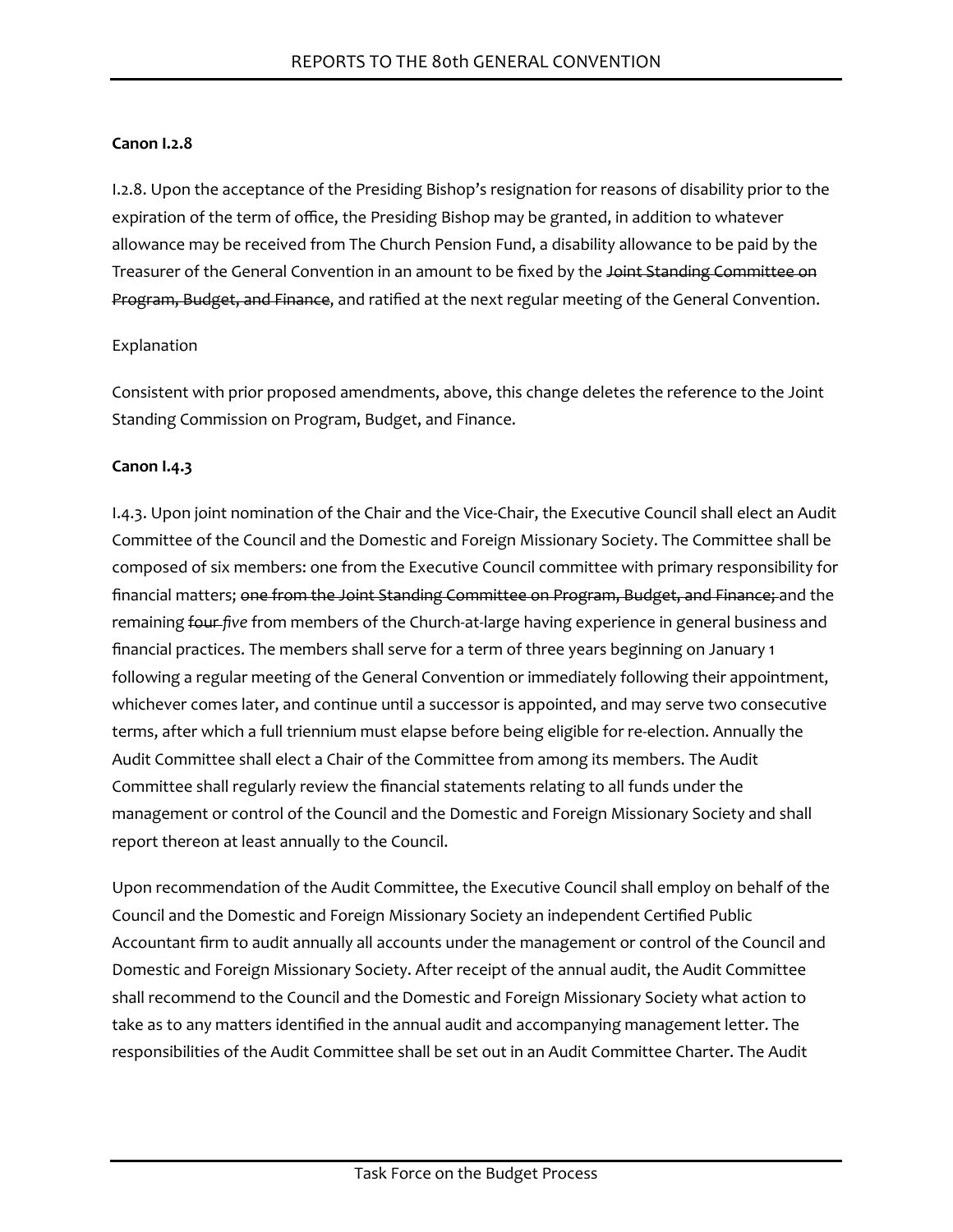Committee shall review, at least annually, the Committee's Charter and recommend any changes to the Executive Council for approval.

## Explanation

This amendment is consistent with the Task Force's recommendation to transfer all responsibilities of the Joint Standing Committee on Program, Budget, and Finance to the Executive Council, thereby eliminating the need for that Joint Standing Committee.

#### **Canon I.4.4**

Sec. 4. The Executive Council may establish by its By-laws Committees and *ad hoc* working groups or task forces, which may include or consist of non-members, to be nominated jointly by the Chair and Vice-Chair and appointed by the Council, as may be necessary to fulfill its fiduciary responsibility to the Church. All Committees and *ad hoc* working groups and task forces of Executive Council will cease to exist at the close of the next General Convention following their creation unless extended by Executive Council. Executive Council may revoke, rescind, or modify the mandate or charter of all Executive Council Committees, *ad hoc* working groups and task forces not otherwise created by Canon.

I.4.4 *Following the adjournment of a General Convention, and subject to budgeted funds available for the purpose, the Chair and the Vice-Chair, having reviewed the resolutions adopted by the General Convention that provide for any study or further action, shall thereupon recommend to the Executive Council, the creation of such study committees and task forces as may be necessary to complete that work. Any Executive Council resolution creating a task force or study committee shall specify the size and composition, the clear and express duties assigned, the time for completion of the work assigned, to whom the body's report is to be made, and the amount and source of the funding for the body. The members of each such body shall be jointly appointed by the Chair and Vice-Chair, and the composition of such committees and task forces shall reflect the diverse voices of the Church and a balance of the Church's orders consistent with the historic polity of the Church. Those committees and task forces so appointed shall expire at the beginning of the next General Convention following, unless reappointed by the Chair and Vice-Chair and reauthorized by the Executive Council.*

## Explanation

As explained regarding the deletion of Canon I.1.2.o, since this canon calls on the Presiding Officers to recommend to the Executive Council the creation of various bodies to carry out the work specified by the General Convention, and for the Executive Council to allocate the funds for such work, it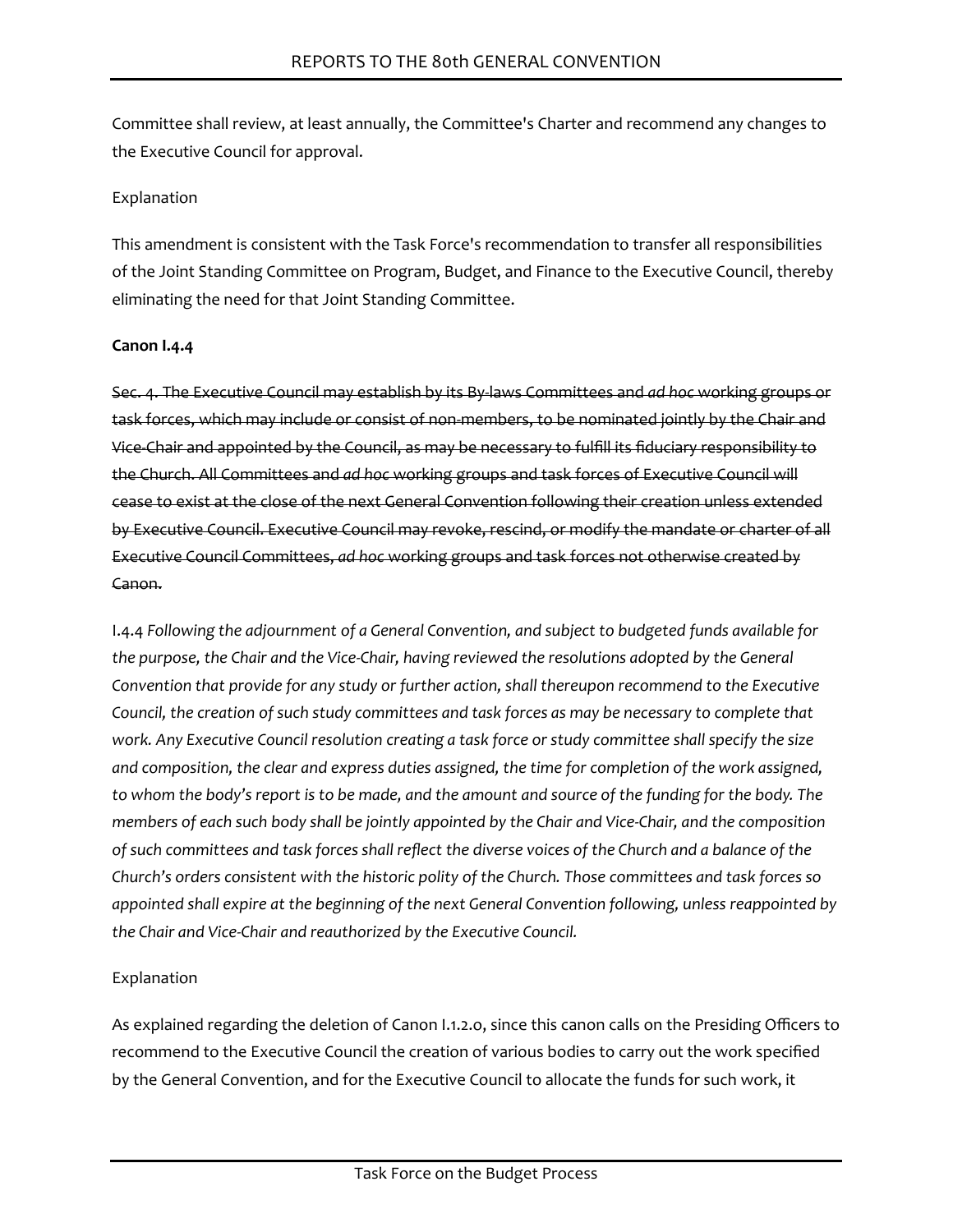makes more sense to include this provision in the canon on the Executive Council than in the canon on the General Convention. The text of subsection o was moved in its entirety with the only change being to change "Presiding Bishop" to "Chair" and "President of the House of Deputies" to "Vice-Chair," the titles they hold in their roles in the Executive Council.

#### **Canon I.4.6**

#### Sec. 6

a. *At least four months prior to the next regular meeting of the General Convention, the Executive Council shall submit to the Secretary of the General Convention a proposed Episcopal Church budget for the ensuing budgetary period. The ensuing budgetary period shall comprise the calendar years starting with the January1st following the adjournment of the most recent regular meeting of the General Convention and ending with the December 31st following the adjournment of the next regular meeting of the General Convention.*The Executive Council shall submit to the Joint Standing Committee on Program, Budget, and Finance the proposed Budget for The Episcopal Church for the ensuing budgetary period, which budgetary period shall be equal to the interval between regular meetings of the General Convention. The proposed Budget shall be submitted not less than four months before the ensuing General Convention is convened.

b. Revenue to support the Budget for The Episcopal Church shall be generated primarily by a single assessment of the Dioceses of the Church based on a formula which the General Convention shall adopt as part of its Budget process. If in any year the total anticipated income for Budget support is less than the amount required to support the Budget approved by the General Convention, the canonical portion of the Budget for The Episcopal Church shall have funding priority over any other budget areas subject to any decreases necessary to maintain a balanced Budget.

c. After the preparation of the Budget, the Treasurer shall, at least four months before the sessions of the General Convention, transmit to the Bishop of each Diocese and to the President of each Province a statement of the existing and the proposed assessments necessary to support the proposed Budget for The Episcopal Church. The Joint Standing Committee on Program, Budget, and Finance shall also submit to the General Convention, with the Budget, a plan for the assessments of the respective Dioceses of the sum needed to execute the Budget. d. *c.* There shall be joint sessions of the two Houses for the presentation of the Budget for The Episcopal Church; and thereafter consideration shall be given and appropriate action taken thereon by the General Convention.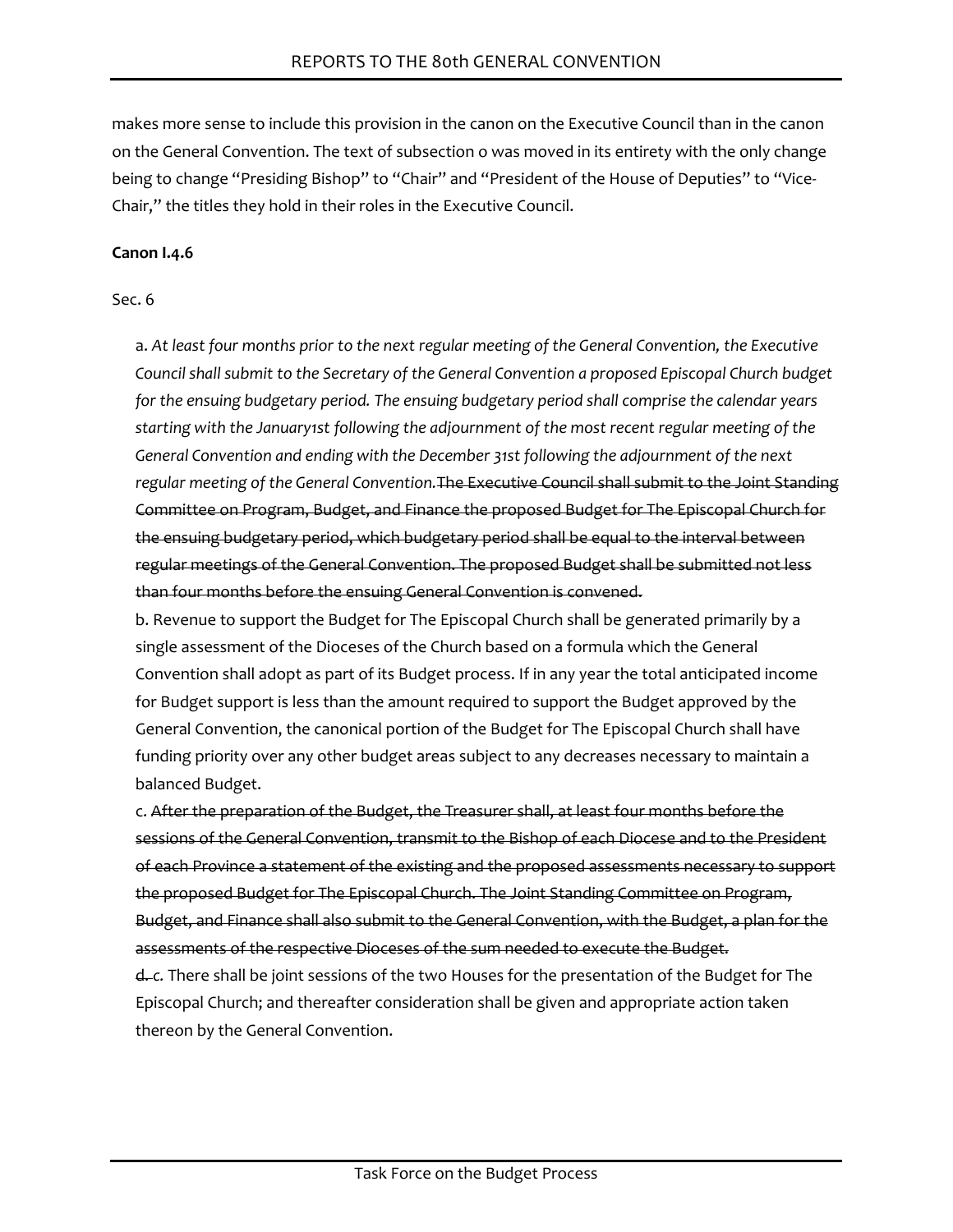e. *d.* Upon the adoption by the General Convention of a Budget for The Episcopal Church and the planned assessments for the budgetary period, the Council shall formally advise each Diocese of its share of the total assessments to support the Budget for The Episcopal Church. f. *e.* Full payment of the diocesan assessment shall be required of all Dioceses, effective January 1, 2019.

g. *f.* Effective January 1, 2016 Council shall have the power to grant waivers from the full annual assessments of Dioceses within the limit established by the General Convention. Any diocese may appeal to Executive Council for a waiver of the assessment, in full or in part, on the basis of financial hardship, a stated plan for working toward full payment, or other reasons as agreed with the Executive Council. Effective January 1, 2019, failure to make full payment or to receive a waiver shall render the diocese ineligible to receive grants or loans from the Domestic and Foreign Missionary Society unless approved by Executive Council.

h. *g.* The Council shall have the power to expend all sums of money covered by the Budget and estimated Budgets approved by the General Convention, subject to such restrictions as may be imposed by the General Convention, including but not limited to the priority declaration set forth in Section 6.b of this Canon. It shall also have power to undertake such other work provided for in the Budget approved by the General Convention, or other work under the jurisdiction of the Council, the need for which may have arisen after the action of the General Convention, as in the judgment of the Council its income will warrant.

i. *h.* In respect of the Budget for The Episcopal Church the Executive Council shall have the power to consider and vote to make such adjustments therein, or additions thereto, as it shall deem to be necessary or expedient, and which, in its judgment, available funds and anticipated income will warrant subject to such restrictions as may be imposed by the General Convention. It shall also have power to approve other initiatives proposed by the Chair or otherwise considered by Council, in consultation with the Chair of the Joint Standing Committee on Program, Budget and Finance, between meetings of the General Convention, as in the judgment of the Council are prudent and which the Church revenues will be adequate to support.

j. *i.* Each Diocese shall annually report to the Executive Council such financial and other information pertaining to the state of the Church in the Diocese as may be required in a form authorized by Executive Council.

k. *j.* Each Diocese shall report annually to the Executive Council the name and address of each new congregation, and of each congregation closed or removed by reason of any of the following:

1. dissolution of the congregation;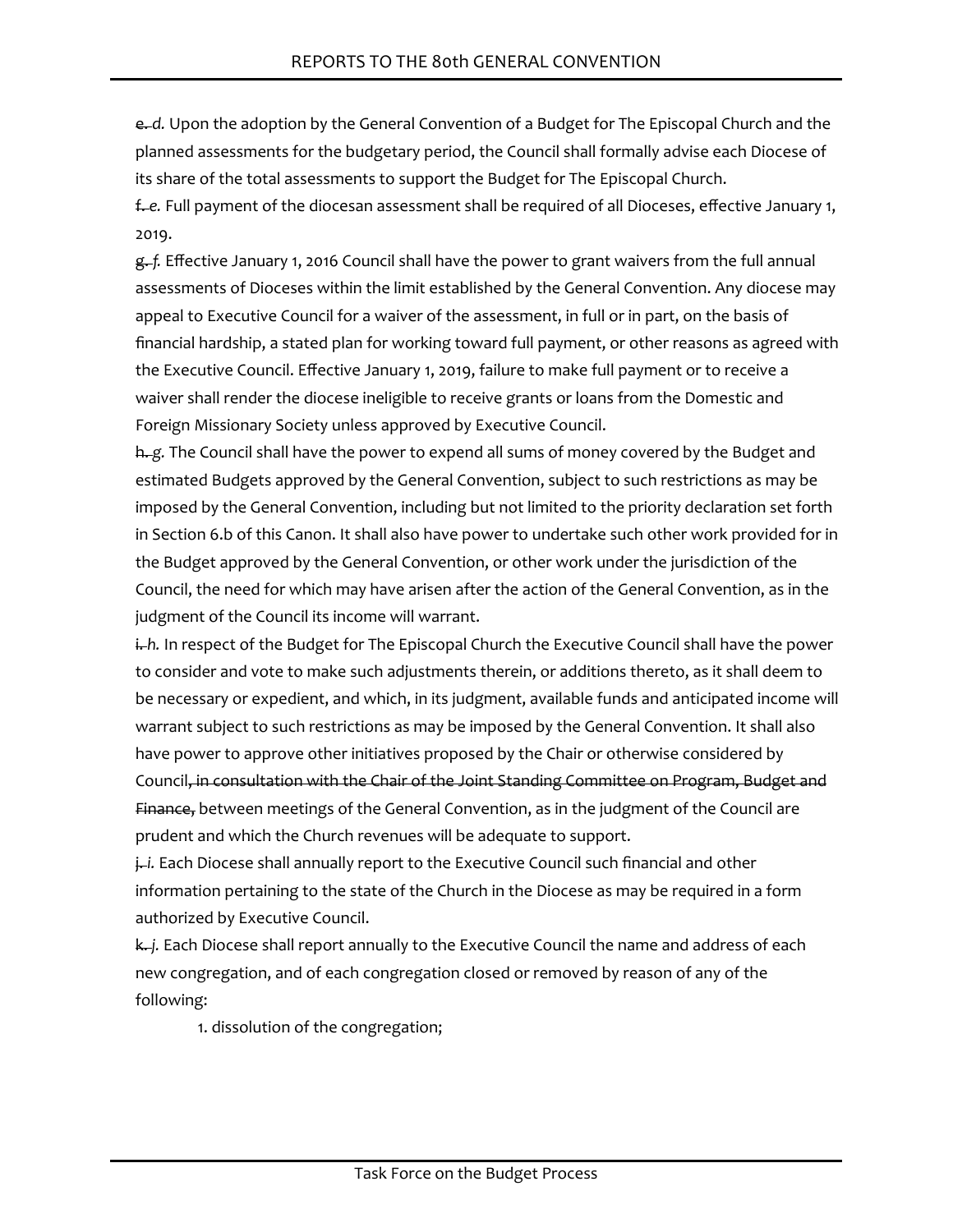2. removal of the congregation to another Diocese due to cession or retrocession of geographic territory in which the congregation is located, pursuant to Articles V.6 or VI.2 of the Constitution;

3. removal of the congregation to a new physical location or address, identifying both the location or address from which the congregation has removed, and the successor location or address; and

4. merger of the congregation into one or more other congregations, in which case, the Diocese shall include in its report the names of all congregations involved in the merger, and the physical location and address at which the merged congregations shall be located.

## Explanation

These amendments further implement the Task Force's recommendation to have the Executive Council submit the proposed triennial budget to the General Convention, specifically to the Secretary of the General Convention. The changes also delete a redundant subsection requiring the Treasurer to also submit the proposed budget, and clarifies that the budget operates on a calendar year. The amendments strike current subsection c; for many years, once released the proposed budget has been distributed to the entire Church, making it unnecessary to direct Executive Council to send it to all Bishops and Provinces. Finally, the mention in subsection i of the Joint Standing Committee on Program, Budget and Finance should be struck.

#### **Canon I.4.7**

#### Sec. 7

a. Every Missionary Bishop or, in case of a vacancy, the Bishop in charge of the jurisdiction, receiving aid from the General Convention Budget *The Episcopal Church budget*, shall report at the close of each fiscal year to the Council, giving account of work performed, of money received from all sources and disbursed for all purposes, and of the state of the Church in the jurisdiction at the date of such report, all in such form as the Council may prescribe.

b. The Ecclesiastical Authority of every Diocese receiving aid from the General Convention Budget shall report at the close of each fiscal year to the Council, giving account of the work in the diocese supported in whole or in part by that aid.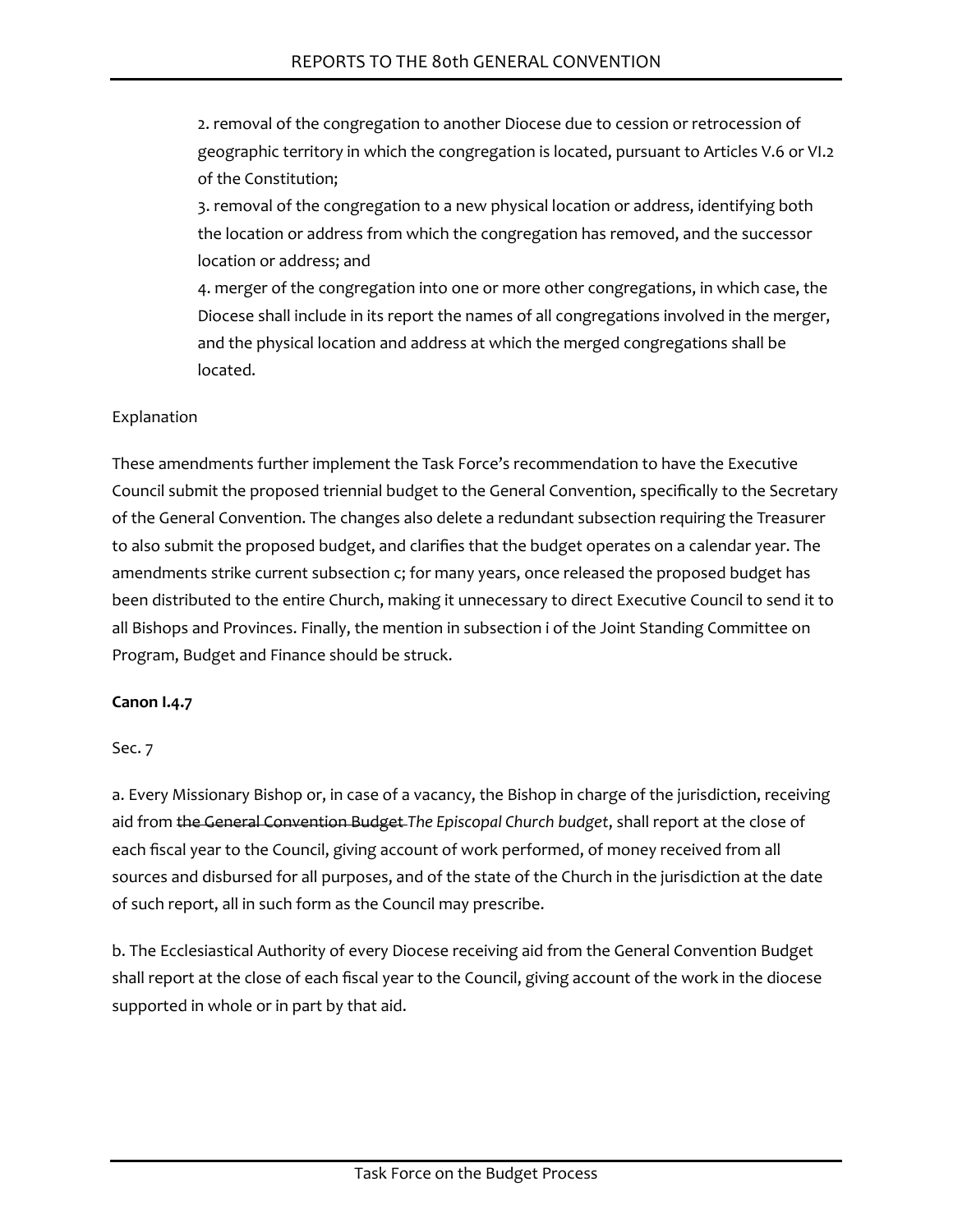## Explanation

This amendment implement a generic, uniform title for the triennial budget of the Church, "The Episcopal Church budget."

## **Canon I.5.5**

I.5.5. The expenses of the Archives of The Episcopal Church shall be shared by *included in* the General Convention the budget for The Episcopal Churchand the Executive Council.

## Explanation

The Task Force concluded that the concept of sharing the Archives' expenses between the General Convention and the Executive Council is outdated. The triennial budget makes an appropriation for the Archives, and the canon need not mention any sharing of expenses., as there is no difference between the "Executive Council budget" and the "General Convention budget." The Task Force's recommendation is to use throughout the canons and Rules of order the term, The Episcopal Church budget.

#### **Canon I.9.10**

I.9.10. The Synod of a Province may take over from the Executive Council, with its consent, and during its pleasure, the administration of any given work within the Province. If the Province shall provide the funds for such work, the constituent Dioceses then members of, and supporting, such Province shall receive proportional credit therefor upon the quotas assigned to them for the support of the Program of the Church, provided that the total amount of such credits shall not exceed the sum appropriated in the budget of the Executive Council for the maintenance of the work so taken over.

#### Explanation

This canon was adopted in 1928 and has been little used, according to the Annotated Constitution and Canons (White & Dykman). A Province that sought to take over the implementation of a General Convention-funded program could propose a plan for that to the Executive Council, which could take action to support the request, on a case by case basis with full access to the facts. The Task Force believes this canon is no longer needed and in addition seems arcane.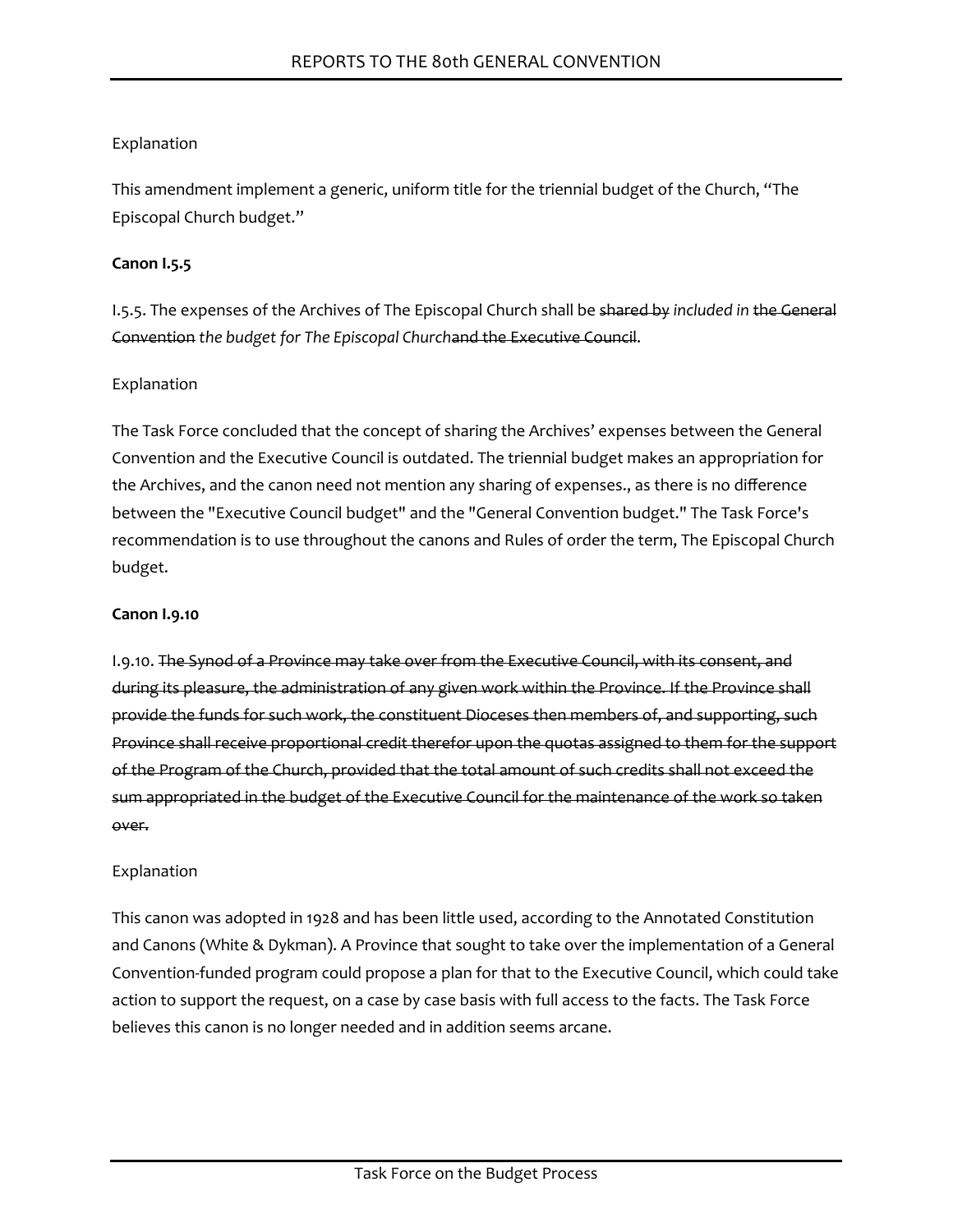#### **RULES OF ORDER**

#### **House of Bishops Rules of Order**

Note: Under House of Bishops Rule of Order V.O.2, those Rules of Order may only be amended by the House of Bishops – not by the General Convention. The Task Force, and the Bishops serving on it, recommend that the House of Bishops amend its Rule of Order V.D.d as follows.

#### **House of Bishops Rule of Order V.D.d**

V.D.d. Before final consideration by the House, the Joint Standing Committee on Program, Budget, and Finance (PB&F) shall have been informed by the Committee considering any proposed action which, if adopted by General Convention, would require an appropriation of funds and PB&F shall have acknowledged receipt of such information by endorsement on the committee report or by other appropriate means. Implementation of any such resolution is subject to funding in the budget.

#### Explanation

With the Task Force's proposed elimination of the Joint Standing Committee on Program, Budget, and Finance, and with the clarification of the Executive Council's post-General Convention role of finalizing the budget, this Rule of Order is no longer necessary.

#### **House of Bishops Rule VIII.I**

I. Whenever the House shall make a determination under Article I.2 of the Constitution that a resigned Bishop shall or shall not retain a seat and vote in the House, the following understanding of the intent of the pertinent terms of that provision of the Constitution shall apply:

- 1."advanced age" shall mean at least 62 years of age;
- 2."bodily infirmity" shall mean either a condition for which one is eligible for disability retirement benefits from the Church Pension Fund or Social Security Administration, or a physical or mental impairment that a physician or psychiatrist(approved by the Presiding Bishop) certifies would likely result in eligibility for such disability retirement benefits should the Bishop continue in active episcopal ministry;
- 3. "office created by the General Convention" shall mean a ministry funded by the General Convention Budget*The Episcopal Church budget*and approved by the Presiding Bishop; and
- 4."mission strategy" shall mean a strategy that would allow the election of an indigenous member of the clergy of a non-domestic diocese as Bishop, or that would allow a diocese to implement a new mission strategy as determined by the Presiding Bishop, or that would allow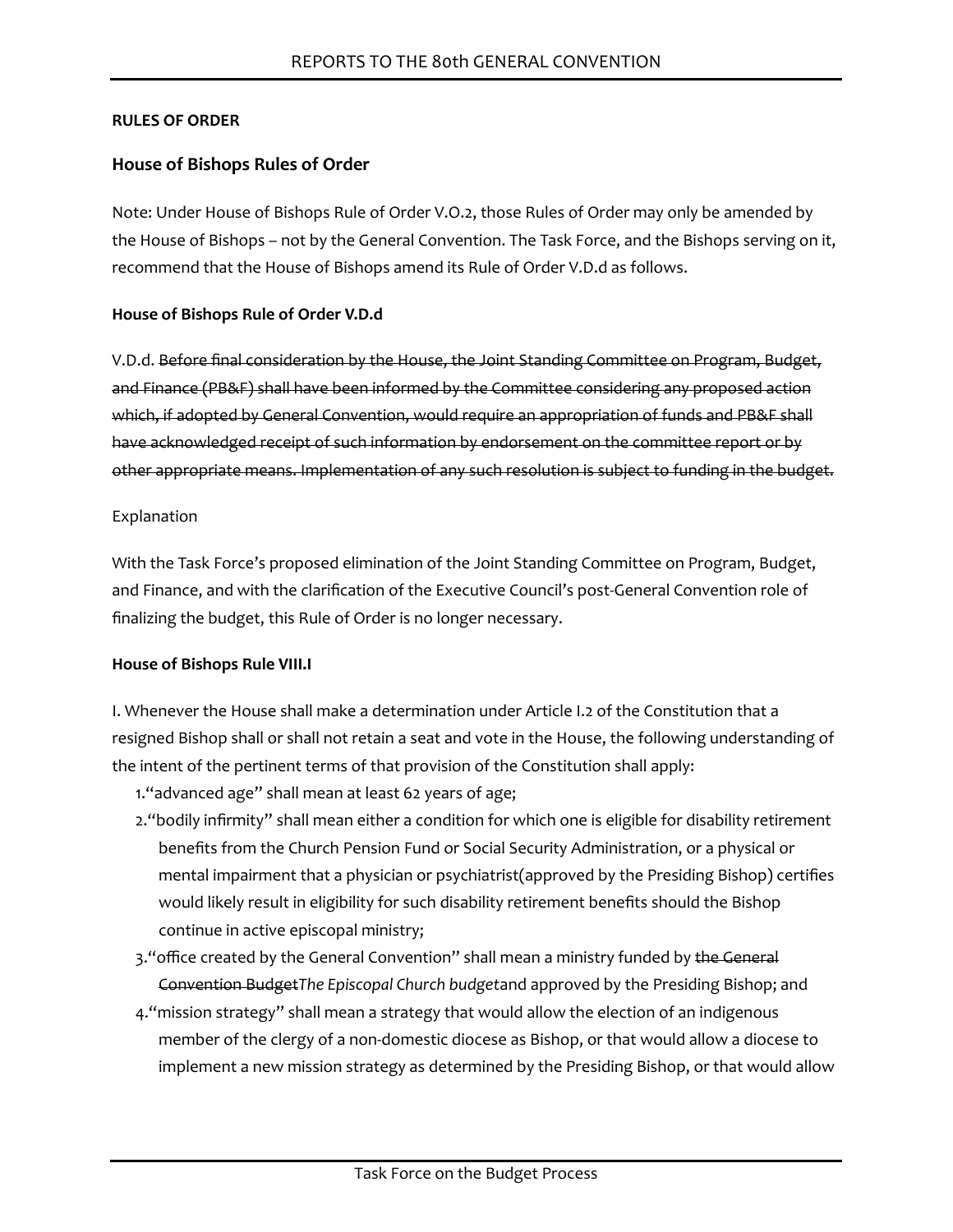a transition in episcopal leadership after a Diocesan Bishop or Bishop Suffragan has served 10 or more years in either or both of those offices.

## Explanation

This amendment implements a generic, uniform title for the triennial budget of the Church, "The Episcopal Church budget."

## **House of Deputies Rules of Order**

Note: Under House of Deputies XIX.A, those Rules of Order may only be amended by the House of Deputies – not by the General Convention. The Task Force, and the Deputies serving on it, recommend that the House of Deputies amend its Rules of Order VI.C.3.v.a and IX.A.1.ii.a.1, as follows.

#### **House of Deputies Rule of Order VI.C.3.v.a**

3. Placing items on the Consent Calendar. Every Committee Reports on Resolutions or other matters will be placed on the Consent Calendar automatically unless:

- i. the committee votes to exclude it from the Consent Calendar;
- ii. it is removed in accordance with these Rules;
- iii. the Rules of Order, the Joint Rules of Order, the Canons, or the Constitution require a different procedure for considering the item;
- iv. the item has been set by a Special Order of Business; or
- v. the item is one of the following:
	- a. a report from the Joint Standing Committee on Program, Budget and Finance;
	- b. a. an election;
	- c. b. a Resolution of privilege or courtesy;
	- d. c. the confirmation of the election of the Presiding Bishop.

## Explanation

With the Task Force's proposed elimination of the Joint Standing Committee on Program, Budget, and Finance, and with the clarification of the Executive Council's post-General Convention role of finalizing the budget, this House of Deputies Rule of Order is no longer necessary.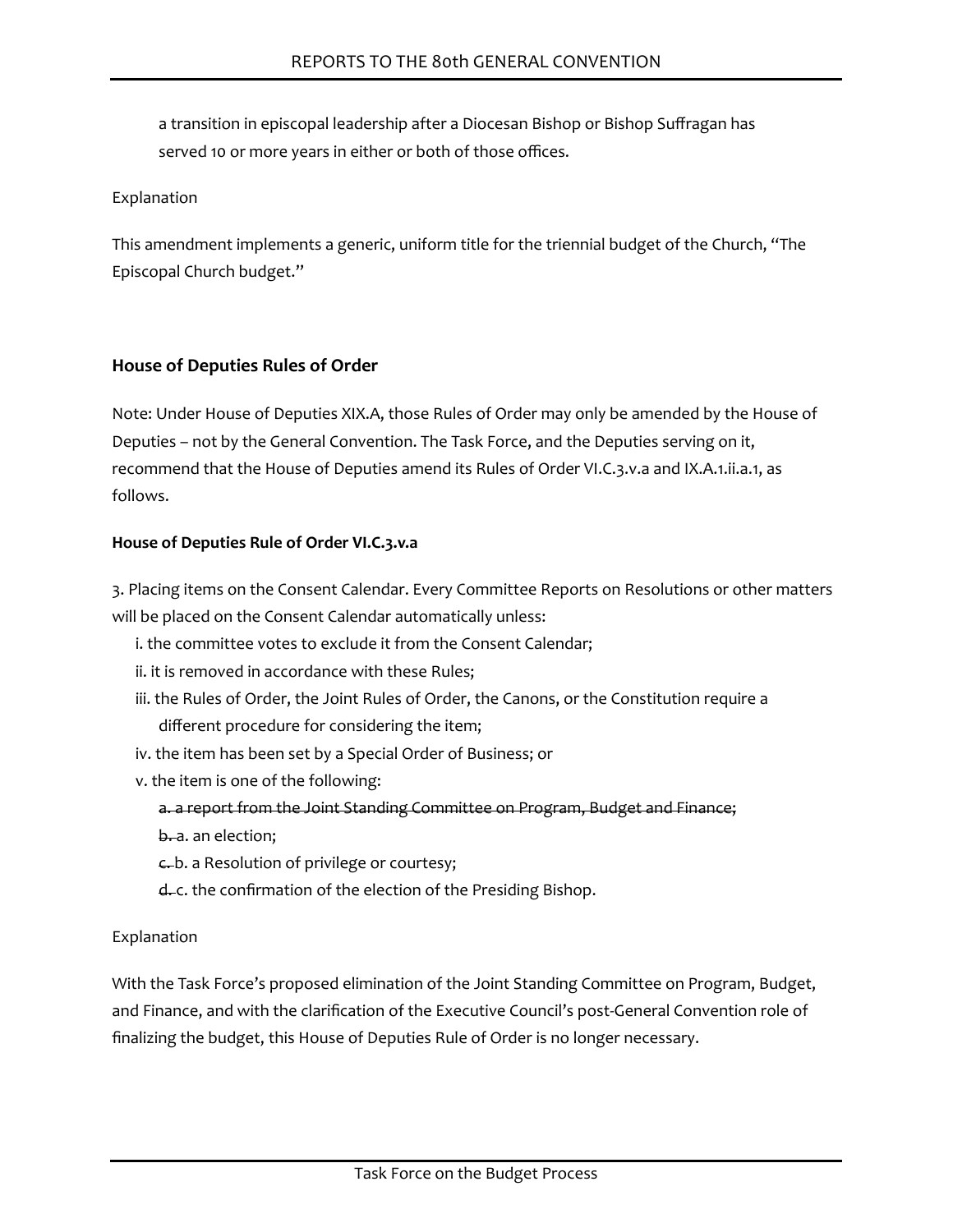### **House of Deputies Rule of Order IX.A.1.ii.a.1**

### A. General Rules on Other Committees

- 1. Appointment and Creation
	- i. The President may designate other Committees for the work of the House of Deputies at General Convention no later than 90 days before the first legislative day of General Convention except that Conference Committees will be appointed during General Convention as needed.
	- ii. The Committees may include the following and any others that the President designates:
		- a. Resolution Review
			- 1. The Resolution Review Committee will review all Resolutions submitted prior to General Convention to review that they are consistent with the polity of this Church, and that they are in the form required by the Canons, and to assess whether they have funding implications.

#### Explanation

This Resolution Review Committee "budget impact" task will no longer be necessary under the structure and sequencing of the Task Force's recommendations.

## **Joint Rules of Order**

Pursuant to Joint Rule of Order X.25, the Task Force Recommends that the Joint Rules of Order be amended as follows.

#### **Joint Rule of Order II.10**

II: Joint Standing Committee on Program, Budget, and Finance

#### 10.

**a.** There shall be a Joint Standing Committee on Program, Budget, and Finance, consisting of 27 persons being members of the General Convention (one Bishop, and two members of the House of Deputies, either Lay or Clerical, from each Province), who shall be appointed not later than the fifteenth day of December following each regular Meeting of the General Convention, the Bishops to be appointed by the Presiding Bishop, the Deputies by the President of the House of Deputies.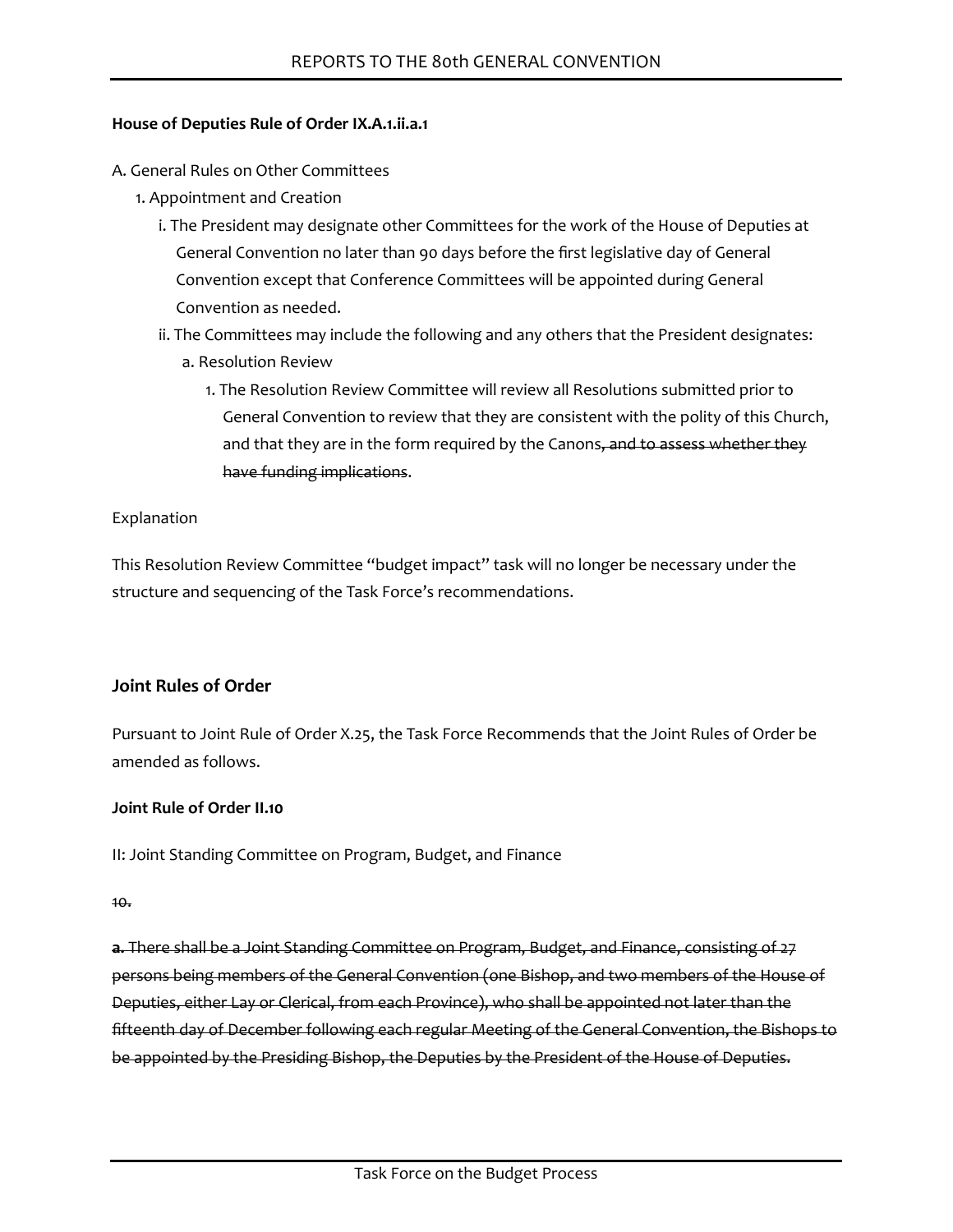The Secretary of the General Convention and the Treasurer of the General Convention and the Chief Financial Officer of the Executive Council shall be members ex officiis, without vote.

The Joint Standing Committee may appoint advisers, from time to time, as its funds warrant, to assist the Joint Standing Committee with its work.

**b.** Organization. The Joint Standing Committee shall elect its Chair from its membership, and such other officers as needed.

The Joint Standing Committee shall be organized in Sections, which shall conform to the major subdivisions of the Budget, as well as Sections on Funding and Presentation, the size and composition of the several Sections to be determined by the Joint Standing Committee.

The Chairs of each Section shall be elected by the Joint Standing Committee; the several Sections shall elect their own Secretaries from among their own membership.

The Joint Standing Committee may refer to a Section any of the duties imposed upon it by this rule; *provided*, *however*, that final action on Budget shall be taken only by the full Committee, either in meeting assembled or by a vote by mail.

**c.** During the interim between regular Meetings of the General Convention, the Joint Standing Committee shall act in an advisory capacity to the officers of the General Convention and to the Executive Council, holding such meetings as may be deemed necessary for the purpose.

Meetings of the Joint Standing Committee shall be called by the Chair, or upon the request of any five members thereof.

In respect of the Budget for The Episcopal Church, the Joint Standing Committee shall have the power to consider, and either by a vote by mail, or in meeting assembled, to make such adjustments therein, or additions thereto, as it shall deem to be necessary or expedient, and which, in its judgment, available funds and anticipated income will warrant; and it shall likewise have the power to adjust the annual askings of Dioceses within the limit established by the General Convention.

With regard to the General Church Program, the Joint Standing Committee shall:

i. Meet and consult with the Executive Council, or its Administration and Finance Committee, on adjustments to the program priorities, and on alternate income generating resources;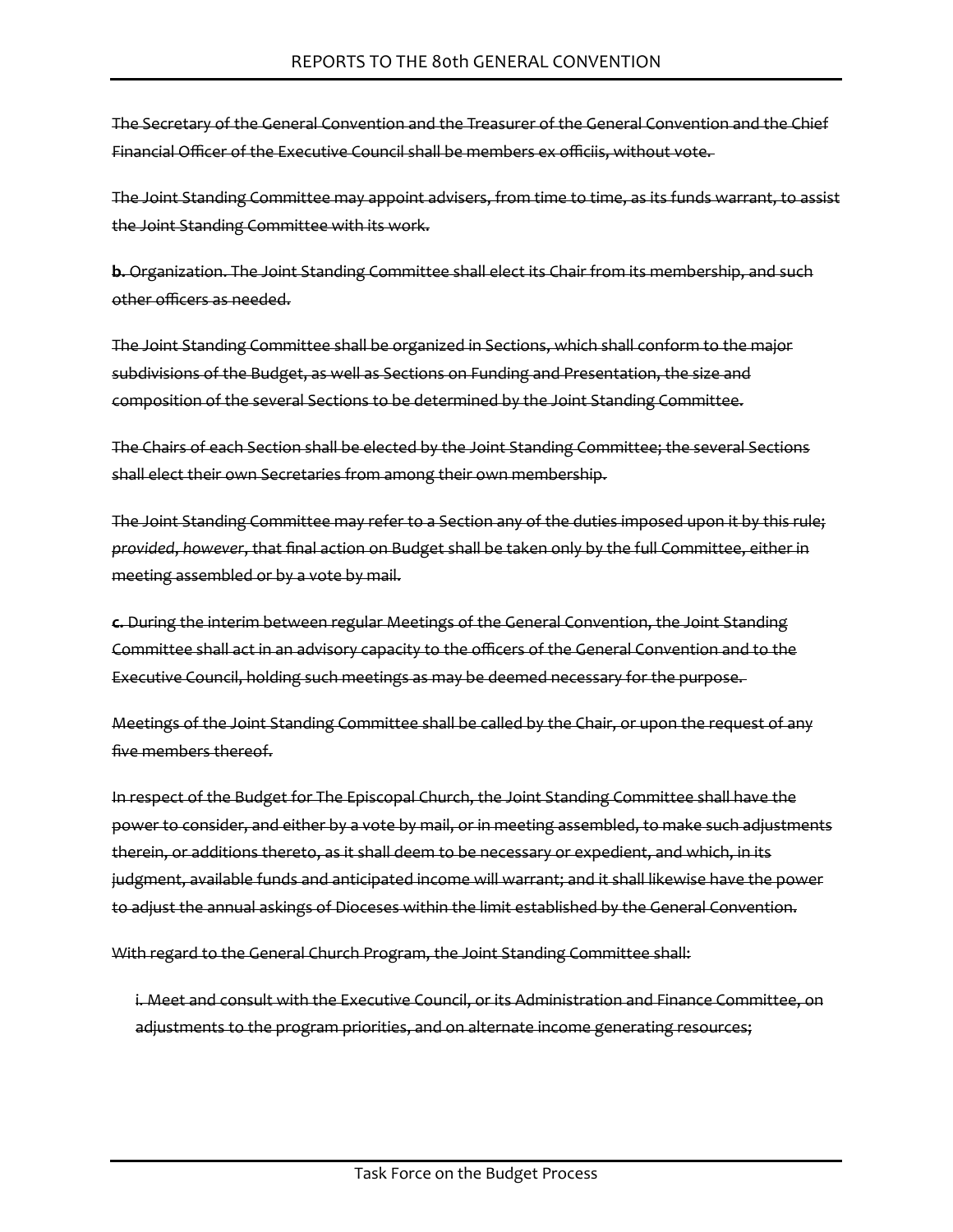ii. Receive from the Executive Council, not less than four months prior to the meeting of General Convention, the proposed General Church Program for the upcoming triennium, including a proposed detailed Budget for the year next following that of such Convention;

iii. Meet in such places as it shall determine, sufficiently in advance of the next General Convention to expedite its work;

iv. Conduct hearings upon such proposed Program and Budget; and

v. Consider such proposed Program and Budget and report thereon to the next succeeding General Convention.

**d.** Not later than the third day prior to the adjournment of each regular meeting of the General Convention, the Joint Standing Committee shall report to a Joint Session, pursuant to Canon, a proposed Budget for The Episcopal Church for the ensuing Convention period, subject to the approval of the said Budgets subject also to increase, reduction, or elimination of items, based on open hearings held during the General Convention and by subsequent concurrent action by the House of Deputies and the House of Bishops.

Subsequent sections would be renumbered.

#### Explanation

With the Task Force's proposed elimination of the Joint Standing Committee on Program, Budget, and Finance, and with the clarification of the Executive Council's post-General Convention role of finalizing the budget, this Joint Rule of Order is no longer necessary. (Note that the deletion of this Joint Rule of Order will require the succeeding Joint Rules of Order to be renumbered.)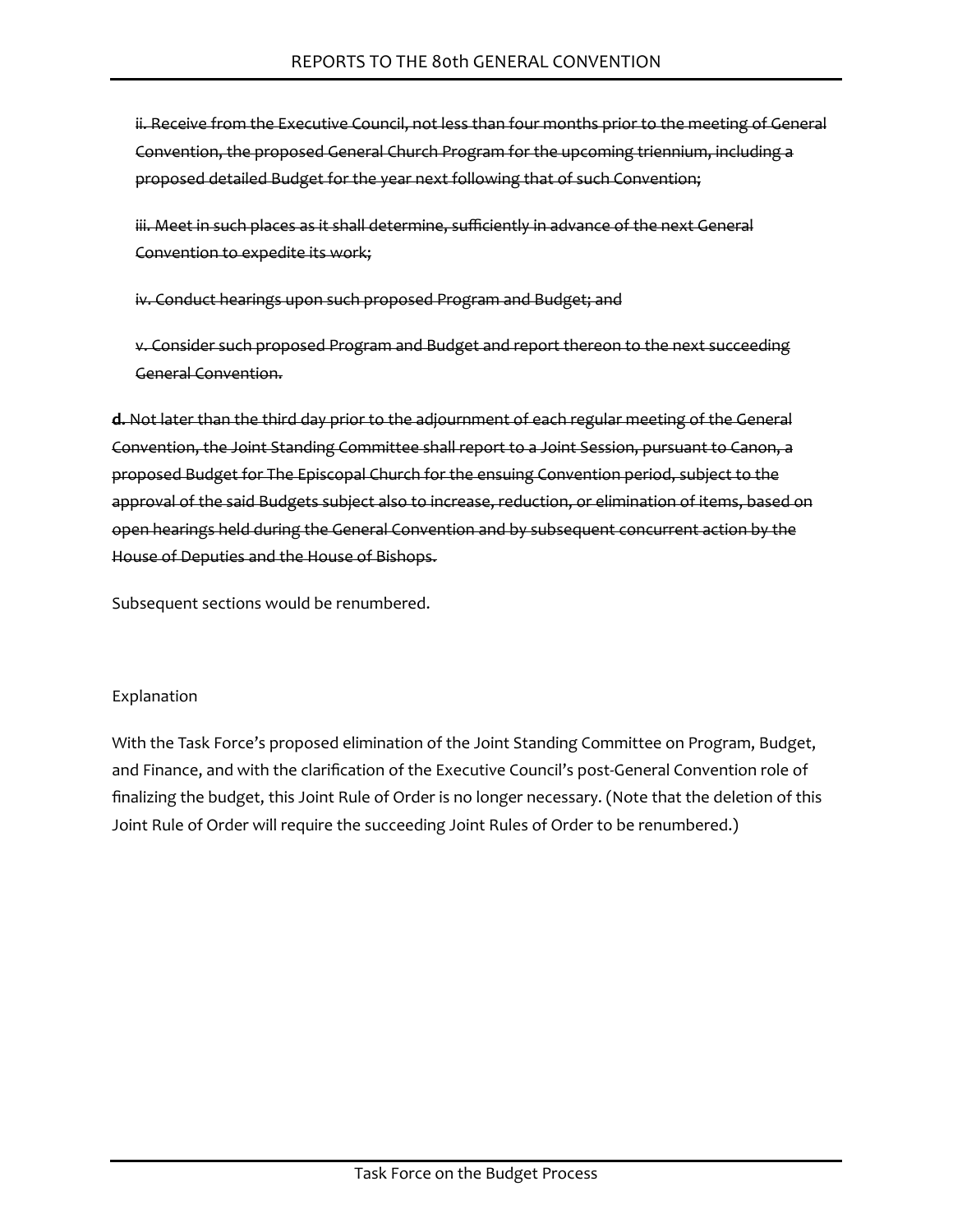#### **Joint Rule of Order IV.14**

#### IV: Supplemental Money Bills

14. After the adoption of the Budget for The Episcopal Church, any resolution calling for the expenditure of any moneys (or containing implied funding) shall be unfunded.

Subsequent sections V - X should be renumbered.

#### Explanation

The Task Force proposes to change the budgeting process for the triennial Episcopal Church budget so that after General Convention a budget committee of the Executive Council will review all resolutions adopted by the General Convention, especially those with budget implications and those setting the priorities for the Church, and make recommendations to the Executive Council for appropriate revisions of the budget adopted by the General Convention. Therefore, it would no longer be the case that resolutions adopted after adoption of the triennial budget would never be funded. In fact, such resolutions could be funded by Executive Council after it completes its post-General Convention review of all adopted resolutions to see if they should be funded by the triennial budget finalized by the Executive Council.

#### **Joint Rule of Order VII.21**

#### VII.21.

**a.** The Joint Standing Committee on Nominations, through the Office of the Secretary of General Convention, will secure background checks on its and any other nominees for Secretary of the General Convention, Treasurer of the General Convention, President of the House of Deputies, Vice President of the House of Deputies, Executive Council, and Trustee of The Church Pension Fund. These background checks will cover criminal records checks and sexual offender registry checks in any state where a proposed nominee has resided during the prior seven (7) years, any appropriate professional licensing bodies with jurisdiction over a nominee's professional status and any violations of state or federal securities or banking laws. The records checks of proposed nominees from outside the United States will cover the same information from comparable authorities in the place of principal residence of the proposed nominee.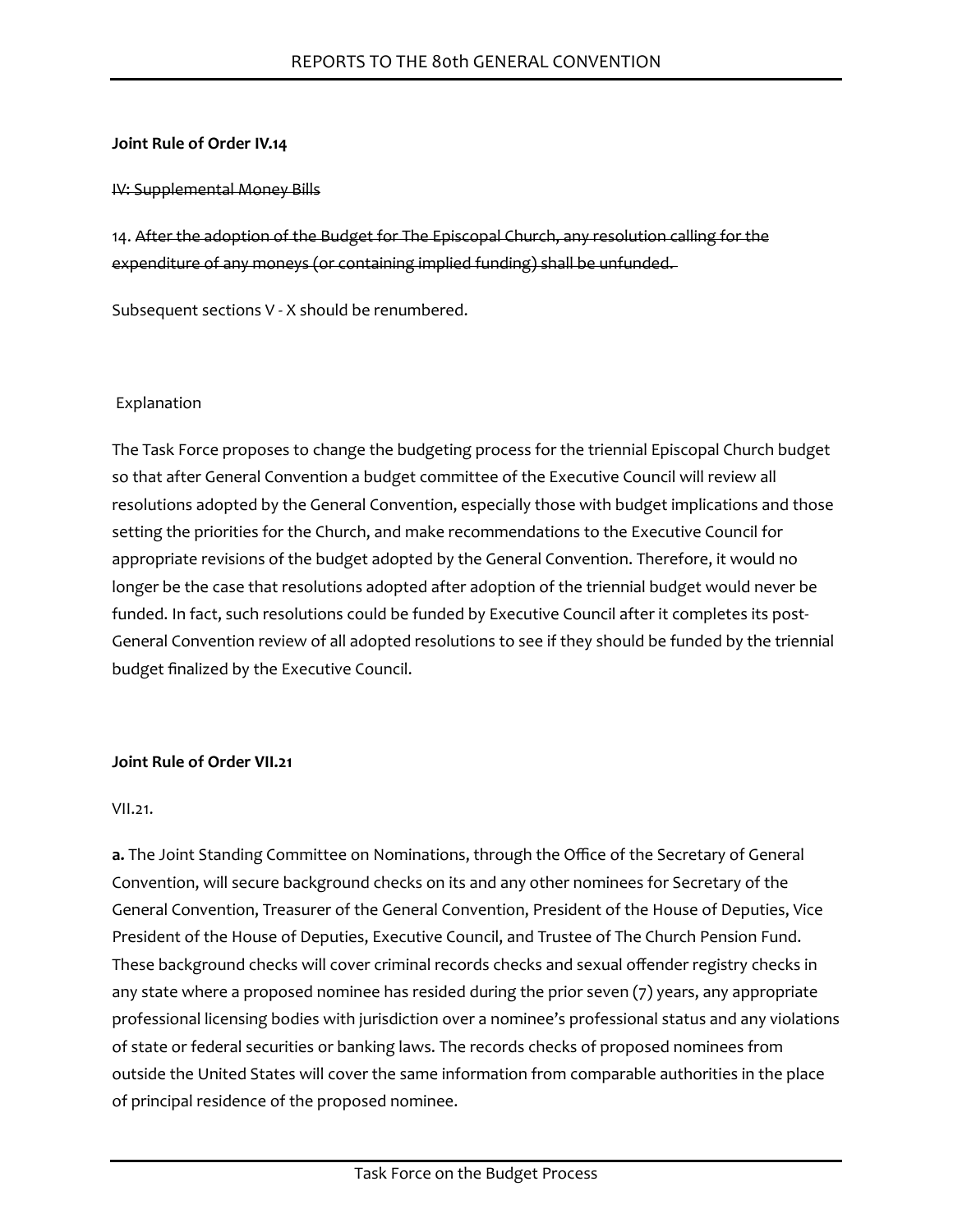**b.** The required background check will be done prior to accepting a proposed nomination.

**c.** Background check results will be reviewed by the Office of the Secretary of General Convention. If that Office, after consultation with the Chief Legal Officer, determines that the results should preclude a person from holding the office sought, the Office shall share the determination with the proposed nominee and remit that determination, but not the background check results, to the nominating authority. Background check information shall not be shared beyond the Office of the Secretary of General Convention, the Chief Legal Officer, and proposed nominees who request their own information. The cost of background checks under this rule shall be covered by the General Convention *The Episcopal Church* budget.

#### Explanation

This is another amendment conforming the title of the budget to "The Episcopal Church" budget.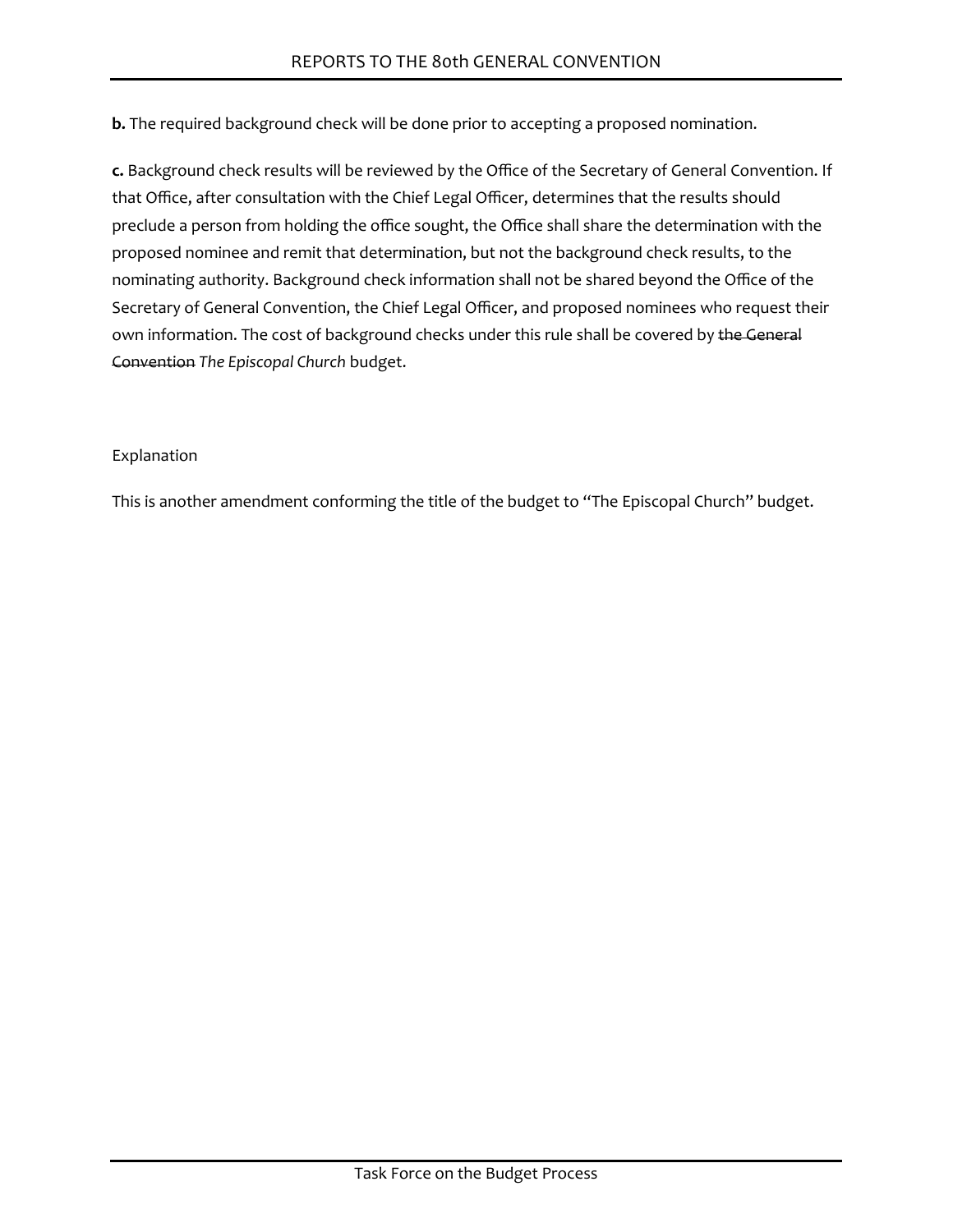## **Proposed resolutions**

## A048 Amend Canons and Rules of Order to Implement the Recommendations of the **Task Force on The Budget Process**

Resolved, the House of concurring, That Canons I.1.2.m, I.1.2.o, I.1.8, I.1.9, I.1.11, I.1.13, I.2.6, I.2.8, I.4.3, I.4.5, I.4.6.a, I.4.6.c, I.4.6.i, I.5.5, I.9.10; House of Bishops Rule of Order V.D.d and VIII.I; House of Deputies Rule of Order VI.C.3.v.a and IX.A.1.ii.a.1; and Joint Rules of Order II.10, IV.14, and VII.21, be amended as follows:

## **CANONS**

#### Canon  $l.1.2.m$

**m.** Every Commission whose Report requests expenditure out of the budget funds of The Episcopal Church General Convention (except for the printing of the Report) shall include that request in its eport to the General Convention and in accordance with Canon I.4.6 present to the Joint Standing Committee on Program, Budget, and Finance its written request, on or before the first business day of the session. Resolutions requiring additional expenditures shall be immediately referred to the Joint Standing Committee on Program, Budget, and Finance. No resolution involving such expenditures shall be considered unless so presented and until after report of the Joint Standing Committee on Program, Budget, and Finance.

#### Canon I.1.2.0

o. Following the adjournment of a General Convention, and subject to budgeted funds available for the purpose, the Presiding Bishop and the President of the House of Deputies, having reviewed the resolutions adopted by the General Convention that provide for any study or further action, shall thereupon recommend to the Executive Council, the creation of such study committees and task forces as may be necessary to complete that work. Any Executive Council resolution creating a task force or study committee shall specify the size and composition, the clear and express duties assigned, the time for completion of the work assigned, to whom the body's report is to be made, and the amount and source of the funding for the body. The members of each such body shall be jointly appointed by the Presiding Bishop and the President of the House of Deputies, and the composition of such committees and task forces shall reflect the diverse voices of the Church and a balance of the Church's orders consistent with the historic polity of the Church. Those committees and task forces so appointed shall expire at the beginning of the next General Convention following, unless reappointed by the Presiding Bishop and President of the House of Deputies and reauthorized by the Executive Council.

#### Canon I.1.8

Sec. 8. The General Convention shall adopt, at each regular meeting, a budget for The Episcopal Church, including to provide for the contingent expenses of the General Convention, the stipend of the Presiding Bishop together with the necessary expenses of that office, the necessary expenses of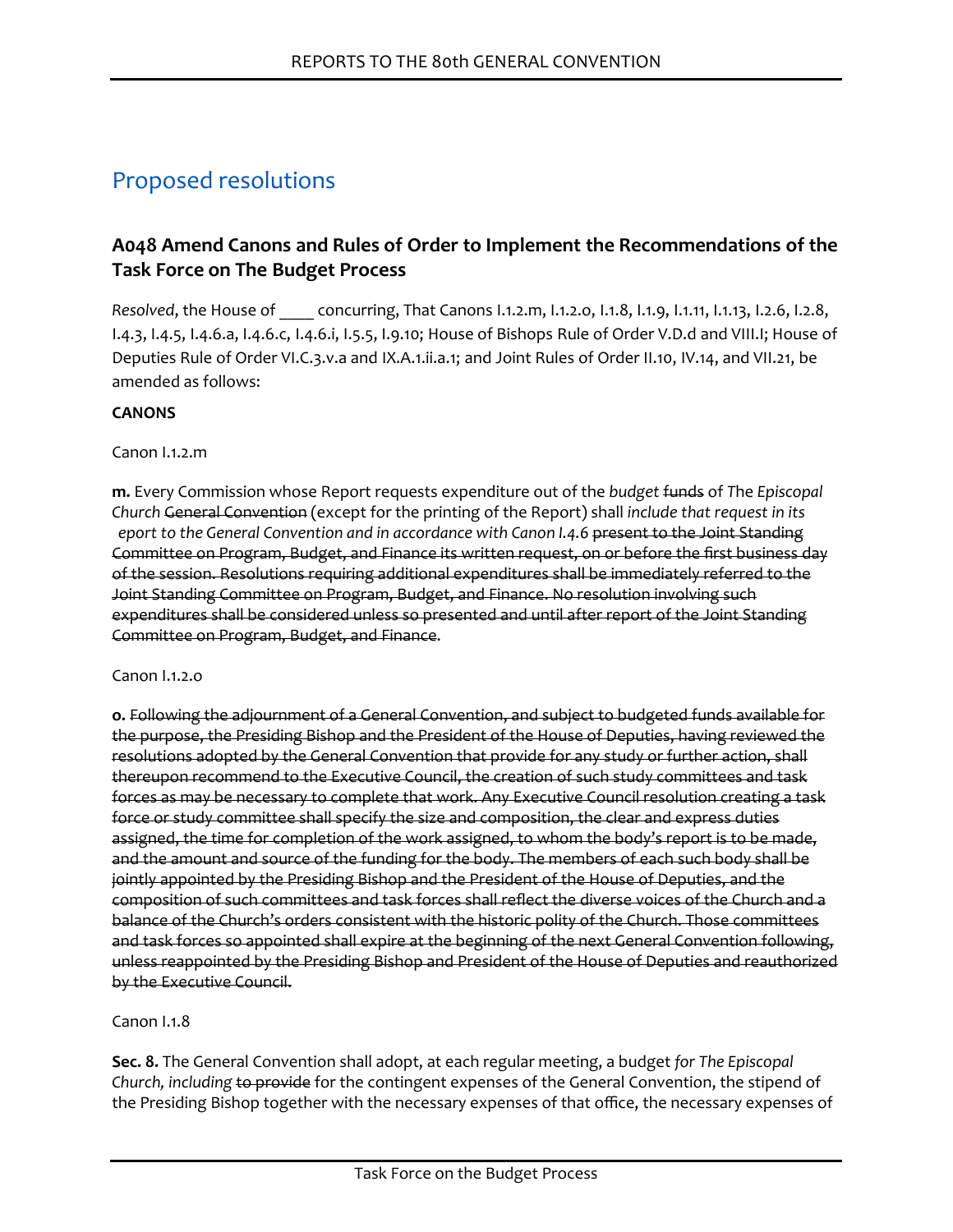the President of the House of Deputies including the staff and Advisory Council required to assist in the performance of the duties and matters related to the President's office, and the applicable Church Pension Fund assessments. To defray the expense of this budget, an assessment shall be levied upon the Dioceses of the Church in accordance with a formula which the *General* Convention shall adopt as part of this *The Episcopal Church budget* Expense Budget. It shall be the duty of each Diocesan Convention to *pay its assessment* forward to the Treasurer of the General Convention *according to the schedule established by the Executive Council* annually, on the first Monday of January, the amount of the assessment levied upon that Diocese.

### Canon I.1.9

**Sec. 9.** The Treasurer of the General Convention shall have authority to borrow, in behalf and in the name of the *Executive Council* General Convention, such a sum as may be judged by the Treasurer to be necessary to help *pay* defray the expenses of t*T*he *Episcopal Church budget adopted under Canon I.1.8* General Convention, with the approval of the Presiding Bishop and the Executive Council.

#### Canon I.1.11

**Sec. 11.** The Treasurer shall submit to the General Convention at each regular meeting thereof a detailed budget in which the Treasurer proposes to request appropriations for the ensuing budgetary period and shall have power to expend all sums of money covered by this budget, subject to such provisions of the Canons as shall be applicable.

Canon I.1.13

## **Sec. 13.**

a. There shall be an Executive Office of the General Convention, to be headed by a General Convention Executive Officer to be appointed jointly by the Presiding Bishop and the President of the House of Deputies with the advice and consent of the Executive Council. The Executive Officer shall report to and serve at the pleasure of the Executive Council.

b. The Executive Office of the General Convention shall include the functions of the Secretary of the General Convention and the Treasurer of the General Convention and those of the Manager of the General Convention and, if the several positions are filled by different persons, such officers shall serve under the general supervision of the General Convention Executive Officer, who shall also coordinate the work of the Committees, Commissions, Boards and Agencies funded by t*T*he *Episcopal Church* General Convention Expense B*budget*.

#### Canon I.2.6

**Sec. 6.** The stipends of the Presiding Bishop and such personal assistants as may be necessary during the Presiding Bishop's term of office for the effective performance of the duties, and the necessary expenses of that office, shall be fixed by the General Convention and shall be provided for in the budget to be submitted by the Treasurer *Executive Council*, as provided in the Canon I.4.6, entitled, "Of the General Convention."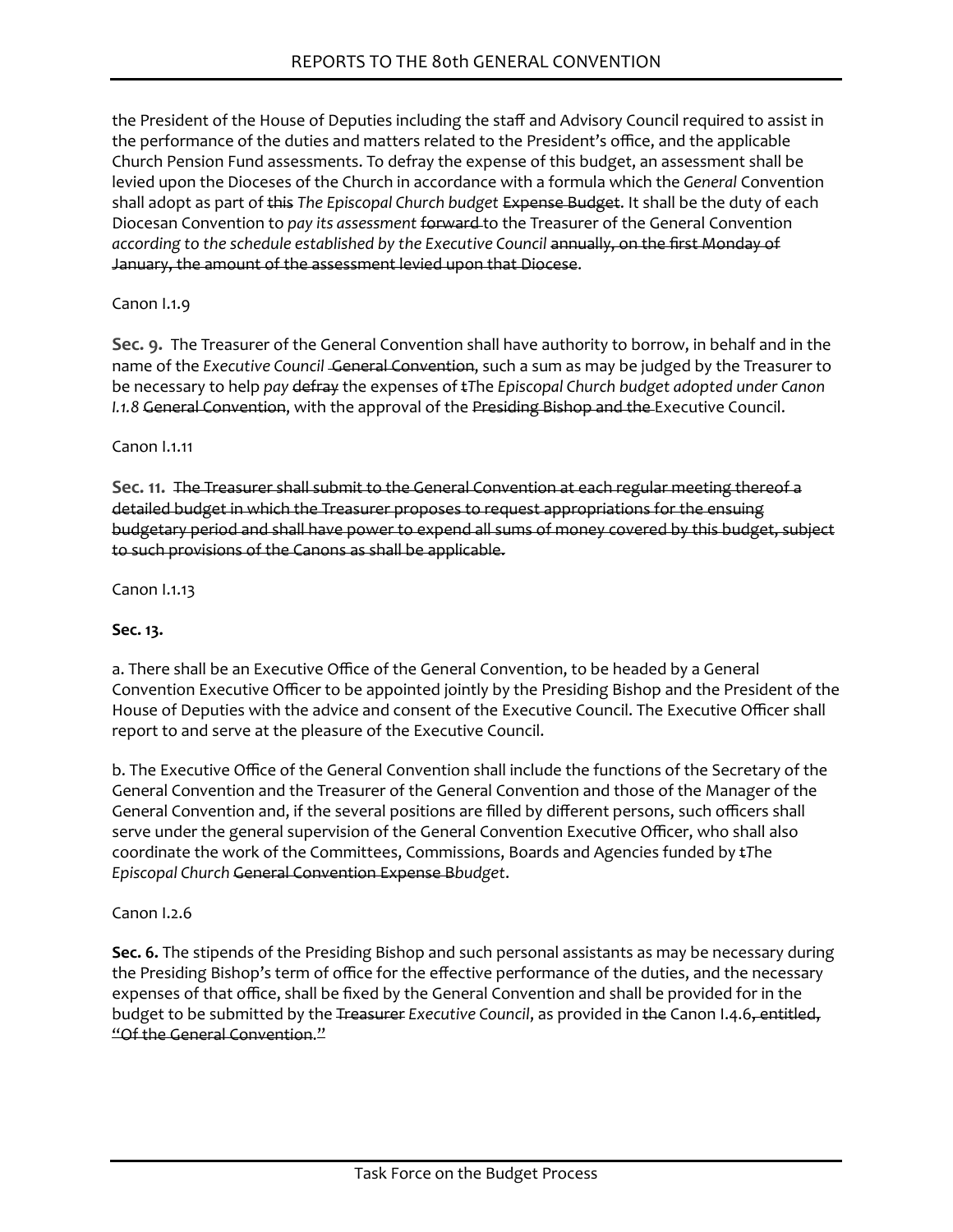## Canon I.2.8

**Sec. 8.** Upon the acceptance of the Presiding Bishop's resignation for reasons of disability prior to the expiration of the term of office, the Presiding Bishop may be granted, in addition to whatever allowance may be received from The Church Pension Fund, a disability allowance to be paid by the Treasurer of the General Convention in an amount to be fixed by the *Executive Council*Joint Standing Committee on Program, Budget, and Finance, and ratified at the next regular meeting of the General Convention.

#### Canon I.4.3

**Sec. 3.** Upon joint nomination of the Chair and the Vice-Chair, the Executive Council shall elect an Audit Committee of the Council and the Domestic and Foreign Missionary Society. The Committee shall be composed of six members: one from the Executive Council committee with primary responsibility for financial matters; one from the Joint Standing Committee on Program, Budget, and Finance; and the remaining four *five* from members of the Church-at-large having experience in general business and financial practices. The members shall serve for a term of three years beginning on January 1 following a regular meeting of the General Convention or immediately following their appointment, whichever comes later, and continue until a successor is appointed, and may serve two consecutive terms, after which a full triennium must elapse before being eligible for re-election. Annually the Audit Committee shall elect a Chair of the Committee from among its members. The Audit Committee shall regularly review the financial statements relating to all funds under the management or control of the Council and the Domestic and Foreign Missionary Society and shall report thereon at least annually to the Council.

Upon recommendation of the Audit Committee, the Executive Council shall employ on behalf of the Council and the Domestic and Foreign Missionary Society an independent Certified Public Accountant firm to audit annually all accounts under the management or control of the Council and Domestic and Foreign Missionary Society. After receipt of the annual audit, the Audit Committee shall recommend to the Council and the Domestic and Foreign Missionary Society what action to take as to any matters identified in the annual audit and accompanying management letter. The responsibilities of the Audit Committee shall be set out in an Audit Committee Charter. The Audit Committee shall review, at least annually, the Committee's Charter and recommend any changes to the Executive Council for approval.

## Canon I.4.4

**Sec. 4.** The Executive Council may establish by its By-laws Committees and *ad hoc* working groups or task forces, which may include or consist of non-members, to be nominated jointly by the Chair and Vice-Chair and appointed by the Council, as may be necessary to fulfill its fiduciary responsibility to the Church. All Committees and *ad hoc* working groups and task forces of Executive Council will cease to exist at the close of the next General Convention following their creation unless extended by Executive Council. Executive Council may revoke, rescind, or modify the mandate or charter of all Executive Council Committees, *ad hoc* working groups and task forces not otherwise created by Canon.

*Following the adjournment of a General Convention, and subject to budgeted funds available for the purpose, the Chair and the Vice-Chair, having reviewed the resolutions adopted by the General Convention that provide for any study or further action, shall thereupon recommend to the Executive*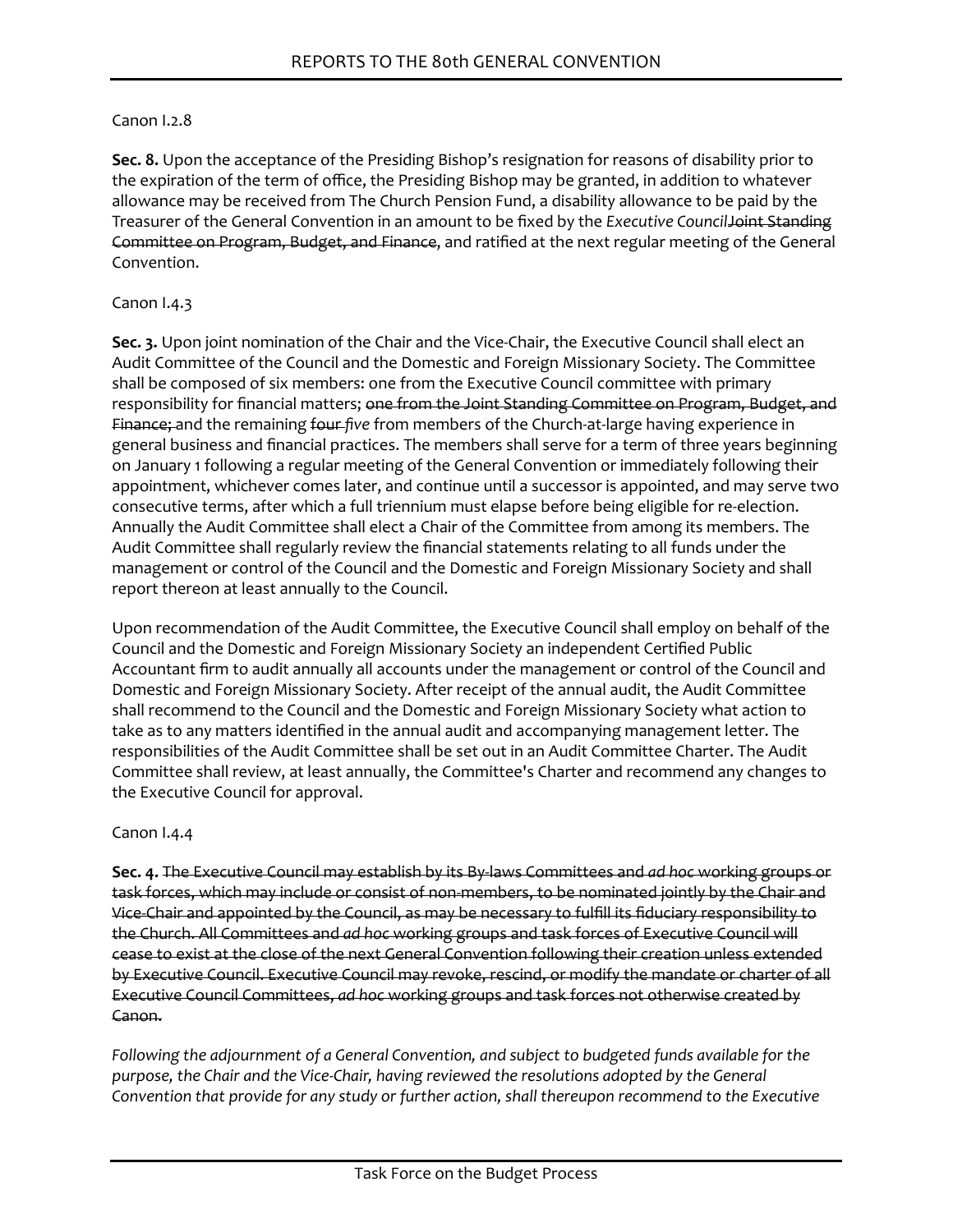*Council, the creation of such study committees and task forces as may be necessary to complete that work. Any Executive Council resolution creating a task force or study committee shall specify the size and composition, the clear and express duties assigned, the time for completion of the work assigned, to whom the body's report is to be made, and the amount and source of the funding for the body. The members of each such body shall be jointly appointed by the Chair and Vice-Chair, and the composition of such committees and task forces shall reflect the diverse voices of the Church and a balance of the Church's orders consistent with the historic polity of the Church. Those committees and task forces so appointed shall expire at the beginning of the next General Convention following, unless reappointed by the Chair and Vice-Chair and reauthorized by the Executive Council.*

Canon I.4.6

## **Sec. 6**

**a.** *At least four months prior to the next regular meeting of the General Convention, the Executive Council shall submit to the Secretary of the General Convention a proposed Episcopal Church budget for the ensuing budgetary period. The ensuing budgetary period shall comprise the calendar years starting with the January1st following the adjournment of the most recent regular meeting of the General Convention and ending with the December 31st following the adjournment of the next regular meeting of the General Convention.*The Executive Council shall submit to the Joint Standing Committee on Program, Budget, and Finance the proposed Budget for The Episcopal Church for the ensuing budgetary period, which budgetary period shall be equal to the interval between regular meetings of the General Convention. The proposed Budget shall be submitted not less than four months before the ensuing General Convention is convened.

**b.** Revenue to support the Budget for The Episcopal Church shall be generated primarily by a single assessment of the Dioceses of the Church based on a formula which the General Convention shall adopt as part of its Budget process. If in any year the total anticipated income for Budget support is less than the amount required to support the Budget approved by the General Convention, the canonical portion of the Budget for The Episcopal Church shall have funding priority over any other budget areas subject to any decreases necessary to maintain a balanced Budget.

**c.** After the preparation of the Budget, the Treasurer shall, at least four months before the sessions of the General Convention, transmit to the Bishop of each Diocese and to the President of each Province a statement of the existing and the proposed assessments necessary to support the proposed Budget for The Episcopal Church. The Joint Standing Committee on Program, Budget, and Finance shall also submit to the General Convention, with the Budget, a plan for the assessments of the respective Dioceses of the sum needed to execute the Budget.

**d.***c.* There shall be joint sessions of the two Houses for the presentation of the Budget for The Episcopal Church; and thereafter consideration shall be given and appropriate action taken thereon by the General Convention.

**e.** *d.* Upon the adoption by the General Convention of a Budget for The Episcopal Church and the planned assessments for the budgetary period, the Council shall formally advise each Diocese of its share of the total assessments to support the Budget for The Episcopal Church.

**f.** *e.* Full payment of the diocesan assessment shall be required of all Dioceses, effective January 1, 2019.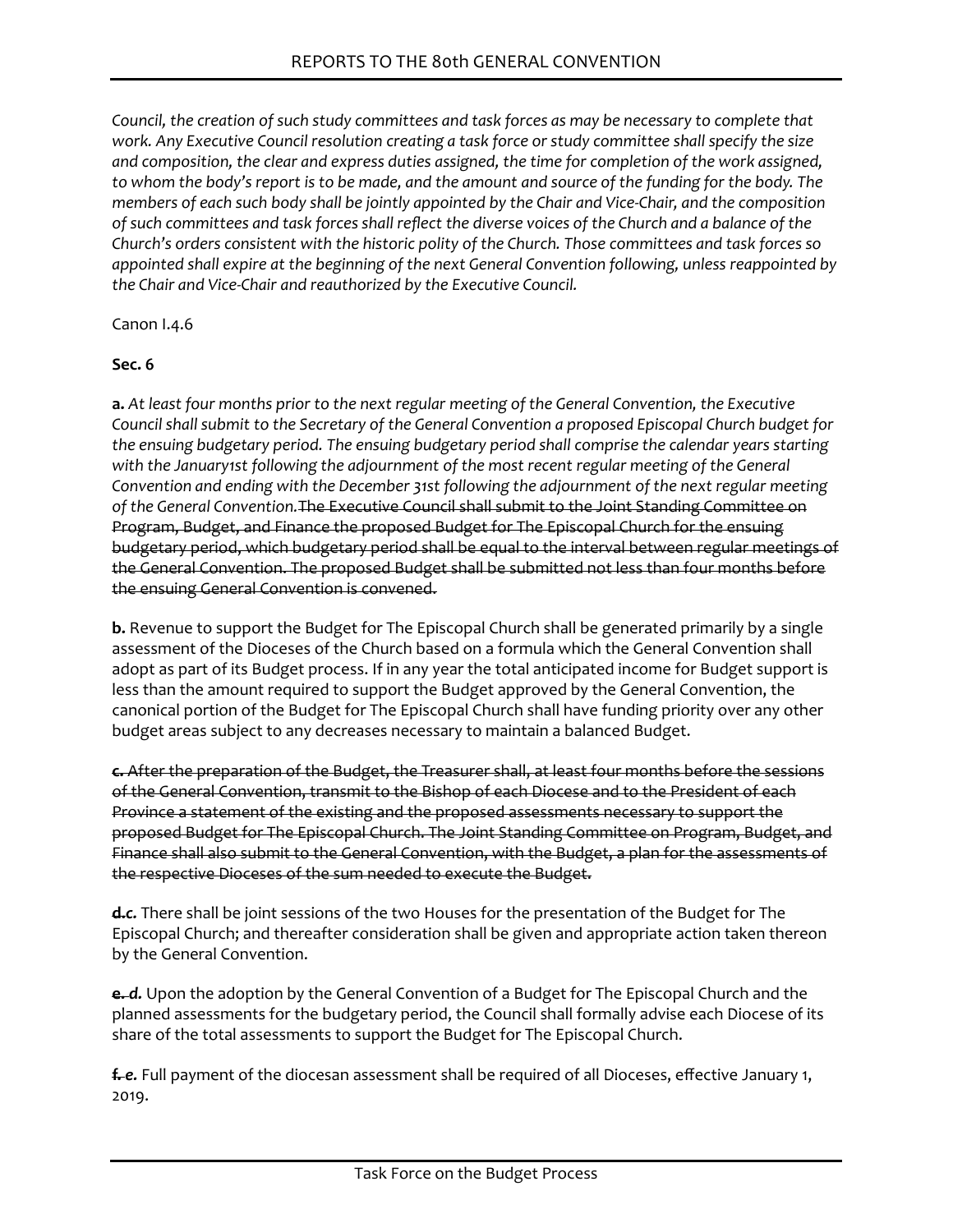**g.***f.* Effective January 1, 2016 Council shall have the power to grant waivers from the full annual assessments of Dioceses within the limit established by the General Convention. Any diocese may appeal to Executive Council for a waiver of the assessment, in full or in part, on the basis of financial hardship, a stated plan for working toward full payment, or other reasons as agreed with the Executive Council. Effective January 1, 2019, failure to make full payment or to receive a waiver shall render the diocese ineligible to receive grants or loans from the Domestic and Foreign Missionary Society unless approved by Executive Council.

**h.***g.* The Council shall have the power to expend all sums of money covered by the Budget and estimated Budgets approved by the General Convention, subject to such restrictions as may be imposed by the General Convention, including but not limited to the priority declaration set forth in Section 6.b of this Canon. It shall also have power to undertake such other work provided for in the Budget approved by the General Convention, or other work under the jurisdiction of the Council, the need for which may have arisen after the action of the General Convention, as in the judgment of the Council its income will warrant.

**i.***h.* In respect of the Budget for The Episcopal Church the Executive Council shall have the power to consider and vote to make such adjustments therein, or additions thereto, as it shall deem to be necessary or expedient, and which, in its judgment, available funds and anticipated income will warrant subject to such restrictions as may be imposed by the General Convention. It shall also have power to approve other initiatives proposed by the Chair or otherwise considered by Council, in consultation with the Chair of the Joint Standing Committee on Program, Budget and Finance, between meetings of the General Convention, as in the judgment of the Council are prudent and which the Church revenues will be adequate to support.

**j.***i.* Each Diocese shall annually report to the Executive Council such financial and other information pertaining to the state of the Church in the Diocese as may be required in a form authorized by Executive Council.

**k.***j.* Each Diocese shall report annually to the Executive Council the name and address of each new congregation, and of each congregation closed or removed by reason of any of the following:

1. dissolution of the congregation;

2. removal of the congregation to another Diocese due to cession or retrocession of geographic territory in which the congregation is located, pursuant to Articles V.6 or VI.2 of the Constitution;

3. removal of the congregation to a new physical location or address, identifying both the location or address from which the congregation has removed, and the successor location or address; and

4. merger of the congregation into one or more other congregations, in which case, the Diocese shall include in its report the names of all congregations involved in the merger, and the physical location and address at which the merged congregations shall be located.

## Canon I.5.5

**Sec. 5.** The expenses of the Archives of The Episcopal Church shall be shared by *included in* the General Convention the *budget for The Episcopal Church*and the Executive Council.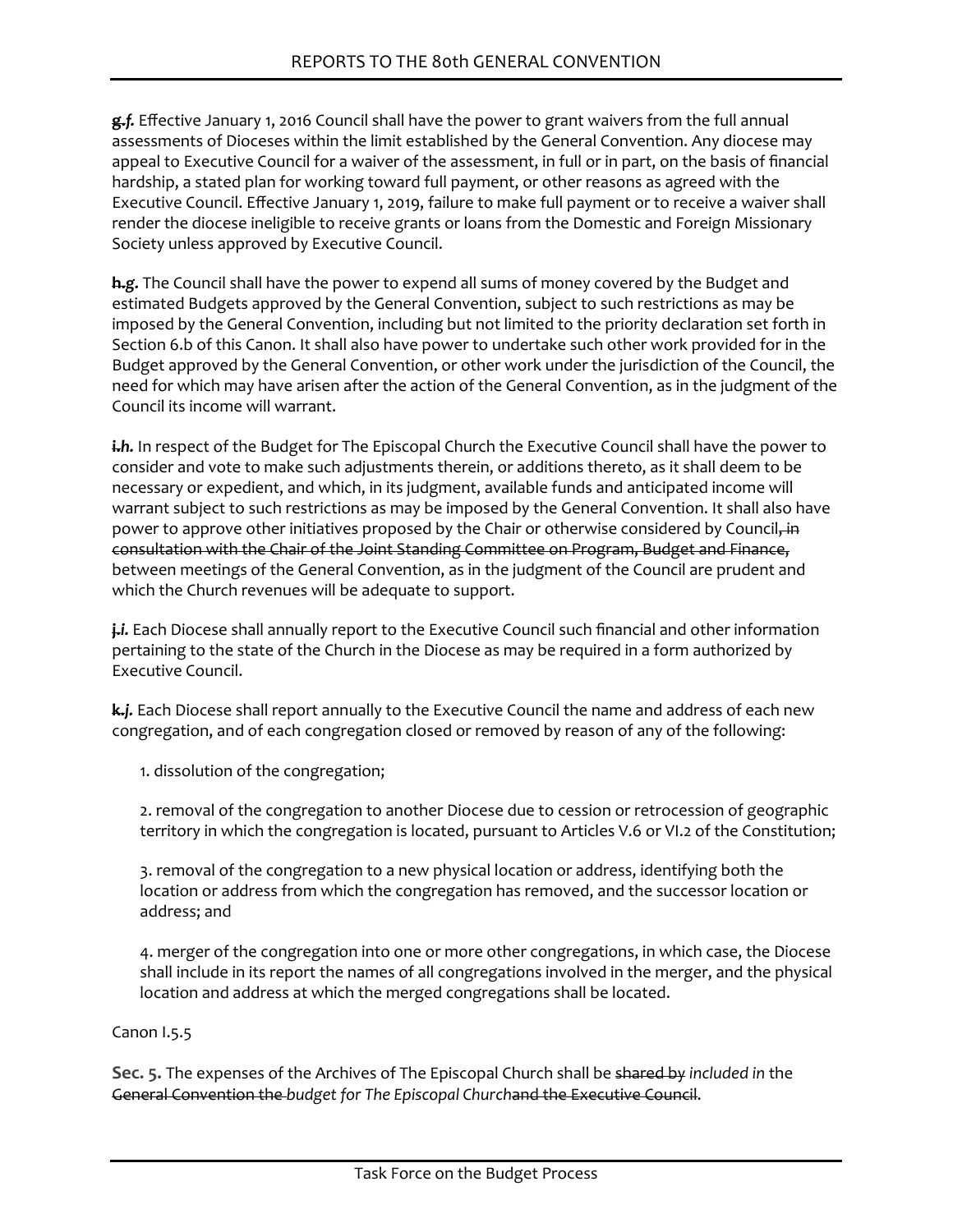#### Canon I.9.10

**Sec. 10.** The Synod of a Province may take over from the Executive Council, with its consent, and during its pleasure, the administration of any given work within the Province. If the Province shall provide the funds for such work, the constituent Dioceses then members of, and supporting, such Province shall receive proportional credit therefor upon the quotas assigned to them for the support of the Program of the Church, provided that the total amount of such credits shall not exceed the sum appropriated in the budget of the Executive Council for the maintenance of the work so taken over.

#### **RULES OF ORDER**

#### **House of Bishops Rules of Order**

Note: Under House of Bishops Rule of Order V.O.2, those Rules of Order may only be amended by the House of Bishops – not by the General Convention. The Task Force, and the Bishops serving on it, recommend that the House of Bishops amend its Rule of Order V.D.d as follows.

House of Bishops Rule of Order V.D.d

d. Before final consideration by the House, the Joint Standing Committee on Program, Budget, and Finance (PB&F) shall have been informed by the Committee considering any proposed action which, if adopted by General Convention, would require an appropriation of funds and PB&F shall have acknowledged receipt of such information by endorsement on the committee report or by other appropriate means. Implementation of any such resolution is subject to funding in the budget.

#### House of Bishops Rule VIII.I

I. Whenever the House shall make a determination under Article I.2 of the Constitution that a resigned Bishop shall or shall not retain a seat and vote in the House, the following understanding of the intent of the pertinent terms of that provision of the Constitution shall apply:

1."advanced age" shall mean at least 62 years of age;

2."bodily infirmity" shall mean either a condition for which one is eligible for disability retirement benefits from the Church Pension Fund or Social Security Administration, or a physical or mental impairment that a physician or psychiatrist(approved by the Presiding Bishop) certifies would likely result in eligibility for such disability retirement benefits should the Bishop continue in active episcopal ministry;

3. "office created by the General Convention" shall mean a ministry funded by the General Convention Budget*The Episcopal Church budget* and approved by the Presiding Bishop; and

4."mission strategy" shall mean a strategy that would allow the election of an indigenous member of the clergy of a non-domestic diocese as Bishop, or that would allow a diocese to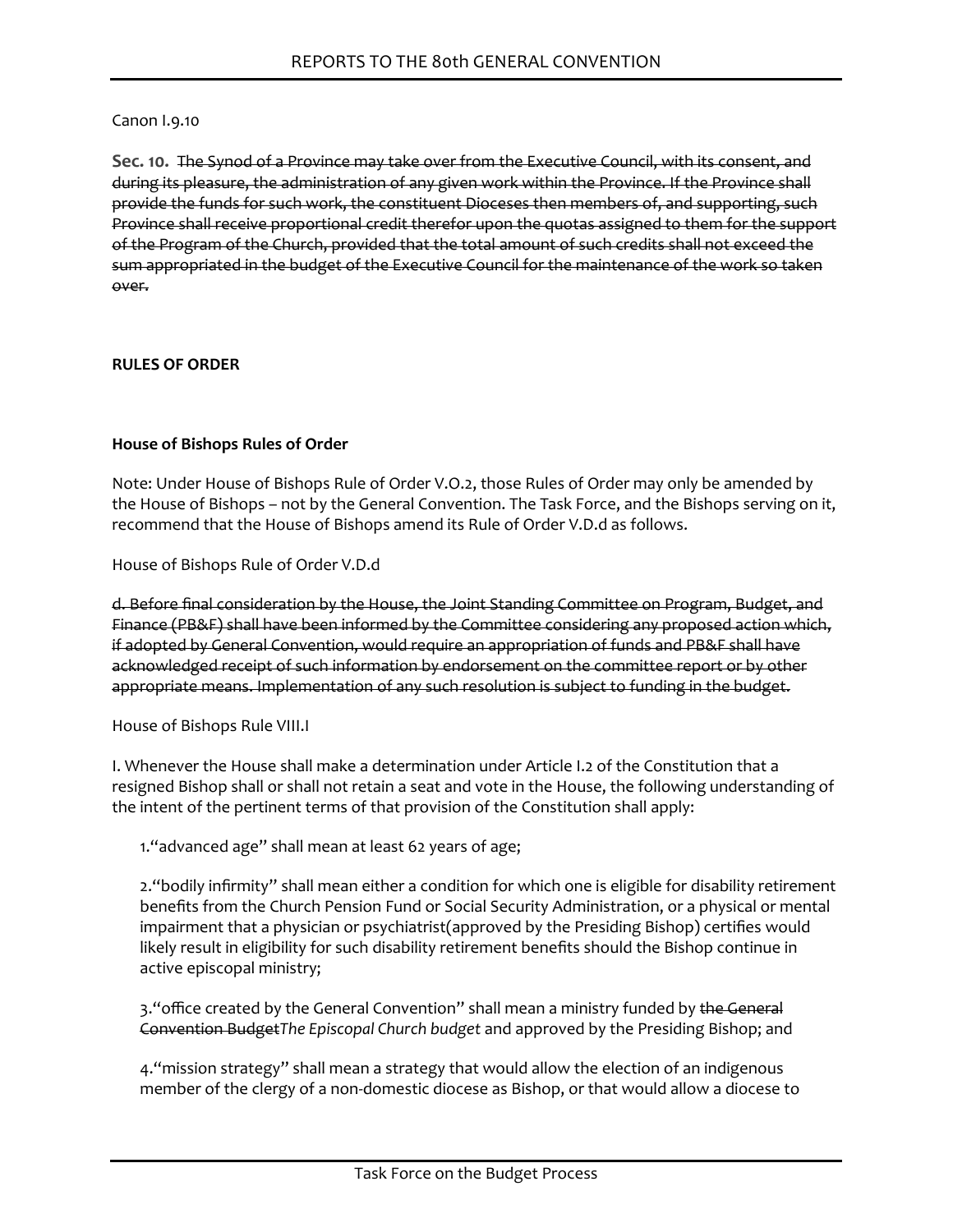implement a new mission strategy as determined by the Presiding Bishop, or that would allow a transition in episcopal leadership after a Diocesan Bishop or Bishop Suffragan has served 10 or more years in either or both of those offices.

#### **House of Deputies Rules of Order**

Note: Under House of Deputies XIX.A, those Rules of Order may only be amended by the House of Deputies – not by the General Convention. The Task Force, and the Deputies serving on it, recommend that the House of Deputies amend its Rules of Order VI.C.3.v.a and IX.A.1.ii.a.1, as follows.

House of Deputies Rule of Order VI.C.3.v.a

3. Placing items on the Consent Calendar. Every Committee Reports on Resolutions or other matters will be placed on the Consent Calendar automatically unless:

i. the committee votes to exclude it from the Consent Calendar;

ii. it is removed in accordance with these Rules;

iii. the Rules of Order, the Joint Rules of Order, the Canons, or the Constitution require a

different procedure for considering the item;

iv. the item has been set by a Special Order of Business; or

v. the item is one of the following:

#### a. a report from the Joint Standing Committee on Program, Budget and Finance;

b. a. an election;

c. b. a Resolution of privilege or courtesy;

d. c. the confirmation of the election of the Presiding Bishop.

House of Deputies Rule of Order IX.A.1.ii.a.1

#### A. General Rules on Other Committees

#### 1. Appointment and Creation

i. The President may designate other Committees for the work of the House of Deputies at General Convention no later than 90 days before the first legislative day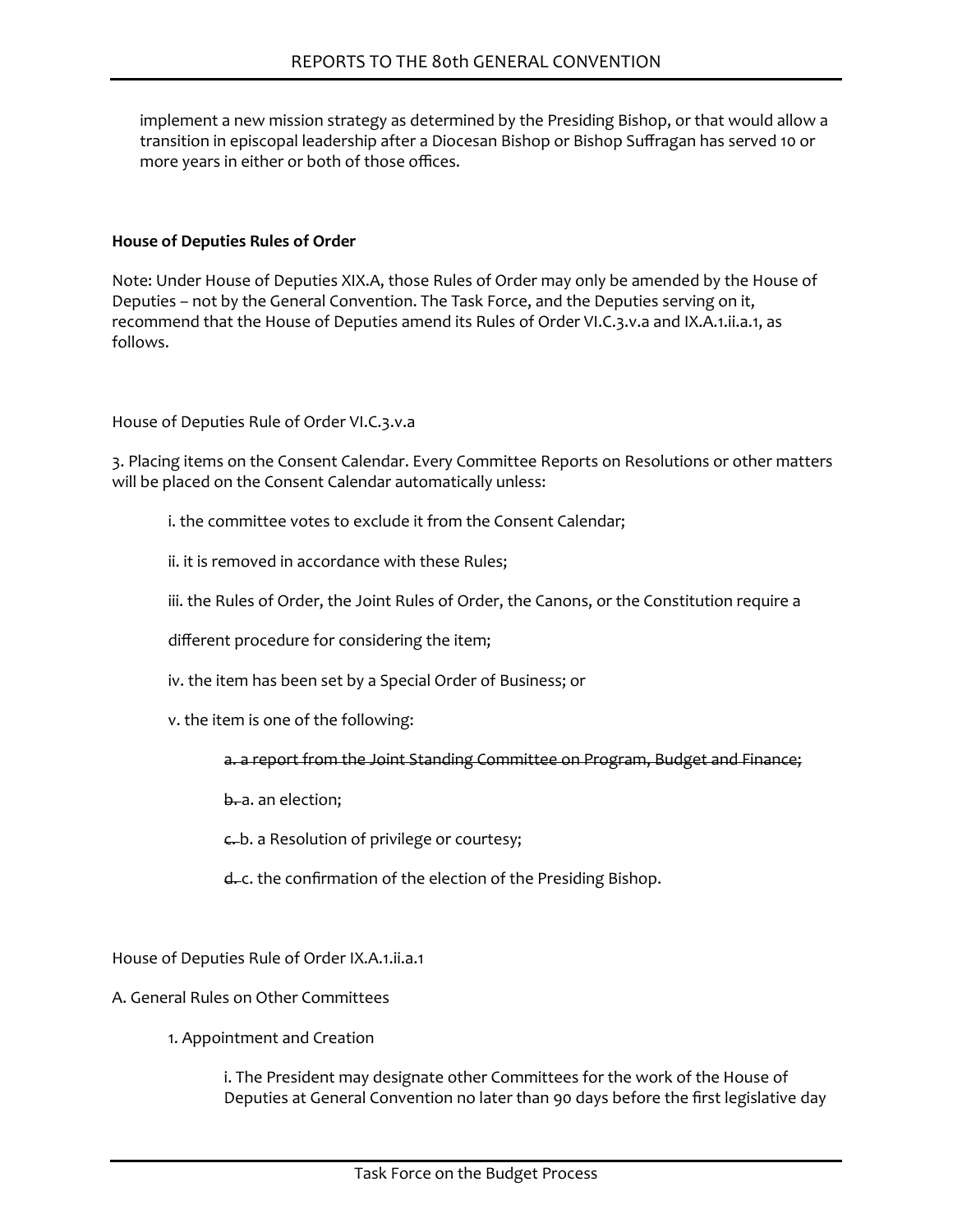of General Convention except that Conference Committees will be appointed during General Convention as needed.

ii. The Committees may include the following and any others that the President designates:

a. Resolution Review

1. The Resolution Review Committee will review all Resolutions submitted prior to General Convention to review that they are consistent with the polity of this Church, and that they are in the form required by the Canons, and to assess whether they have funding implications.

#### **Joint Rules of Order**

Pursuant to Joint Rule of Order X.25, the Task Force Recommends that the Joint Rules of Order be amended as follows.

Joint Rule of Order II.10

II: Joint Standing Committee on Program, Budget, and Finance

10.

a. There shall be a Joint Standing Committee on Program, Budget, and Finance, consisting of 27 persons being members of the General Convention (one Bishop, and two members of the House of Deputies, either Lay or Clerical, from each Province), who shall be appointed not later than the fifteenth day of December following each regular Meeting of the General Convention, the Bishops to be appointed by the Presiding Bishop, the Deputies by the President of the House of Deputies.

The Secretary of the General Convention and the Treasurer of the General Convention and the Chief Financial Officer of the Executive Council shall be members ex officiis, without vote.

The Joint Standing Committee may appoint advisers, from time to time, as its funds warrant, to assist the Joint Standing Committee with its work.

b. Organization. The Joint Standing Committee shall elect its Chair from its membership, and such other officers as needed.

The Joint Standing Committee shall be organized in Sections, which shall conform to the major subdivisions of the Budget, as well as Sections on Funding and Presentation, the size and composition of the several Sections to be determined by the Joint Standing Committee.

The Chairs of each Section shall be elected by the Joint Standing Committee; the several Sections shall elect their own Secretaries from among their own membership.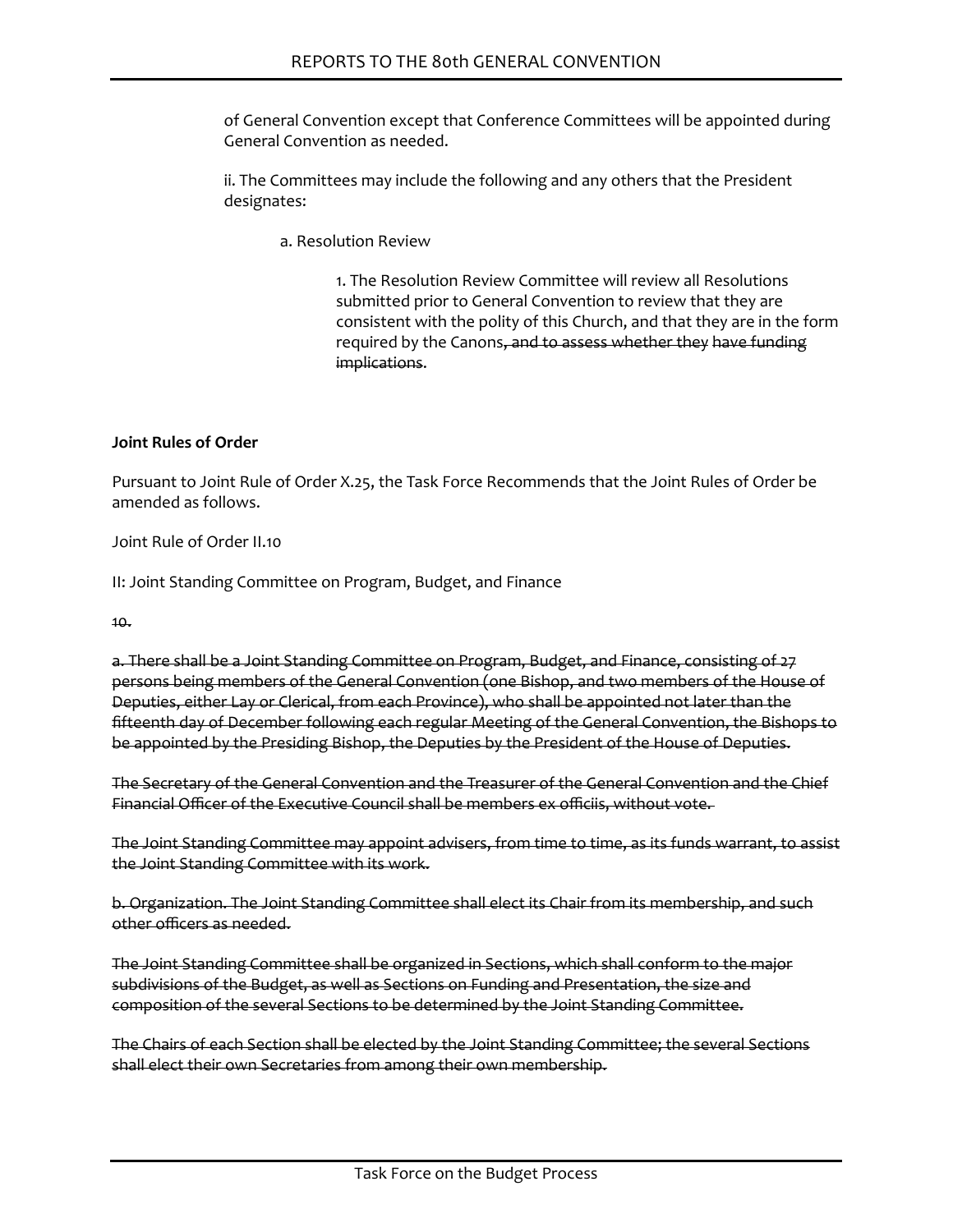The Joint Standing Committee may refer to a Section any of the duties imposed upon it by this rule; *provided*, *however*, that final action on Budget shall be taken only by the full Committee, either in meeting assembled or by a vote by mail.

c. During the interim between regular Meetings of the General Convention, the Joint Standing Committee shall act in an advisory capacity to the officers of the General Convention and to the Executive Council, holding such meetings as may be deemed necessary for the purpose.

Meetings of the Joint Standing Committee shall be called by the Chair, or upon the request of any five members thereof.

In respect of the Budget for The Episcopal Church, the Joint Standing Committee shall have the power to consider, and either by a vote by mail, or in meeting assembled, to make such adjustments therein, or additions thereto, as it shall deem to be necessary or expedient, and which, in its judgment, available funds and anticipated income will warrant; and it shall likewise have the power to adjust the annual askings of Dioceses within the limit established by the General Convention.

With regard to the General Church Program, the Joint Standing Committee shall:

i. Meet and consult with the Executive Council, or its Administration and Finance Committee, on adjustments to the program priorities, and on alternate income generating resources;

ii. Receive from the Executive Council, not less than four months prior to the meeting of General Convention, the proposed General Church Program for the upcoming triennium, including a proposed detailed Budget for the year next following that of such Convention;

iii. Meet in such places as it shall determine, sufficiently in advance of the next General Convention to expedite its work;

iv. Conduct hearings upon such proposed Program and Budget; and

v. Consider such proposed Program and Budget and report thereon to the next succeeding General Convention.

d. Not later than the third day prior to the adjournment of each regular meeting of the General Convention, the Joint Standing Committee shall report to a Joint Session, pursuant to Canon, a proposed Budget for The Episcopal Church for the ensuing Convention period, subject to the approval of the said Budgets subject also to increase, reduction, or elimination of items, based on open hearings held during the General Convention and by subsequent concurrent action by the House of Deputies and the House of Bishops.

Joint Rule of Order IV.14

IV: Supplemental Money Bills

14. After the adoption of the Budget for The Episcopal Church, any resolution calling for the expenditure of any moneys (or containing implied funding) shall be unfunded.

Subsequent sections V - X should be renumbered.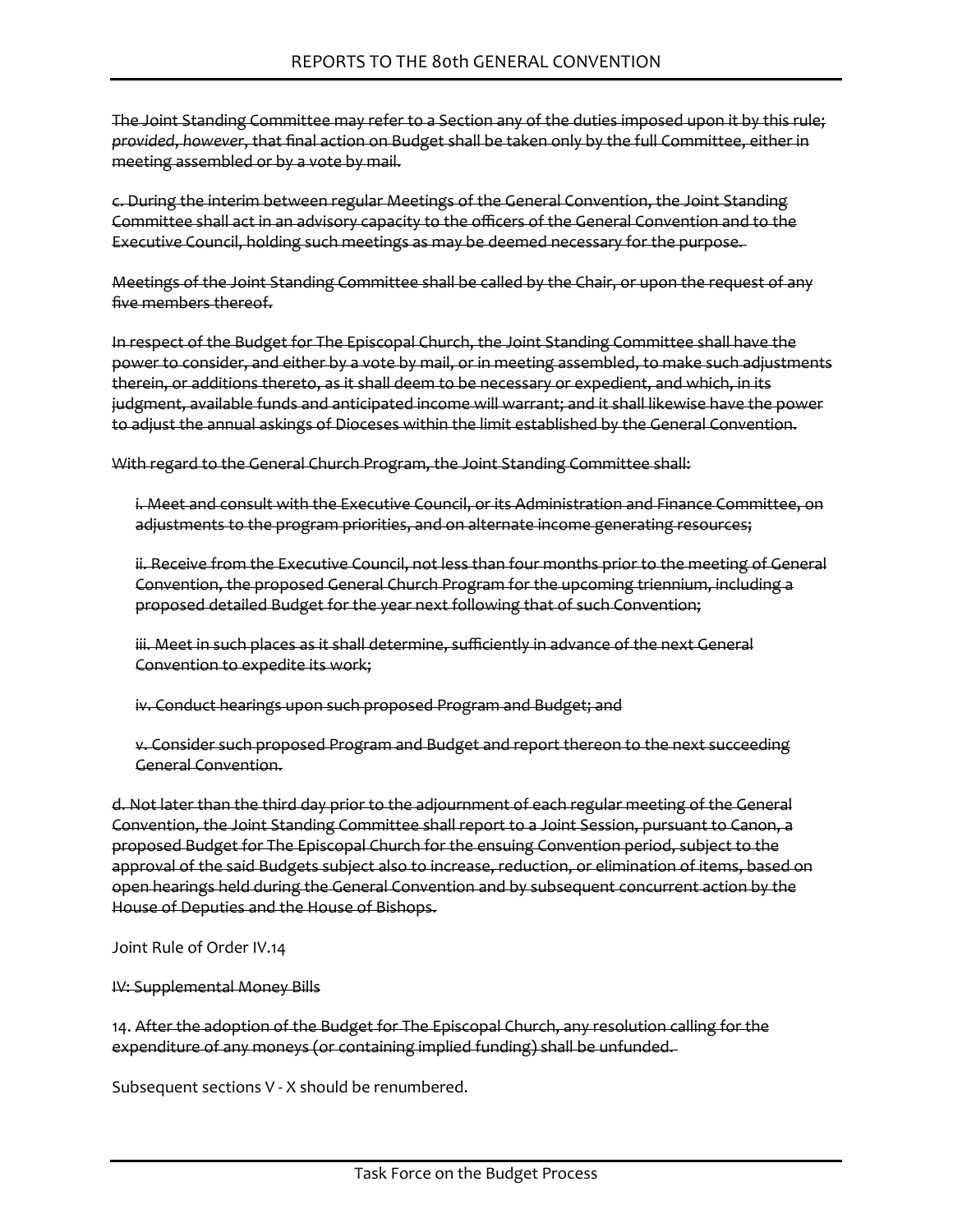Joint Rule of Order VII.21

VII.21.

a. The Joint Standing Committee on Nominations, through the Office of the Secretary of General Convention, will secure background checks on its and any other nominees for Secretary of the General Convention, Treasurer of the General Convention, President of the House of Deputies, Vice President of the House of Deputies, Executive Council, and Trustee of The Church Pension Fund. These background checks will cover criminal records checks and sexual offender registry checks in any state where a proposed nominee has resided during the prior seven (7) years, any appropriate professional licensing bodies with jurisdiction over a nominee's professional status and any violations of state or federal securities or banking laws. The records checks of proposed nominees from outside the United States will cover the same information from comparable authorities in the place of principal residence of the proposed nominee.

b. The required background check will be done prior to accepting a proposed nomination.

c. Background check results will be reviewed by the Office of the Secretary of General Convention. If that Office, after consultation with the Chief Legal Officer, determines that the results should preclude a person from holding the office sought, the Office shall share the determination with the proposed nominee and remit that determination, but not the background check results, to the nominating authority. Background check information shall not be shared beyond the Office of the Secretary of General Convention, the Chief Legal Officer, and proposed nominees who request their own information. The cost of background checks under this rule shall be covered by the General Convention *The Episcopal Church* budget.

## EXPLANATION

#### Canon I.1.2.m

If the elimination of the Joint Standing Committee on Program, Budget and Finance is adopted, then these revisions to Canon I.1.2.m provide a helpful redundancy, or reminder, to Standing Commission, together with existing Canon I.1.2.k.3.

#### Canon I.1.2.o

The Task Force proposes to delete this canon here and move it, with small amendments, to a new Canon I.4.4. This subsection was added to the canons in 2018. It was proposed by the Standing Commission on Structure, Governance and Constitution and Canons with the following explanation: "This change permits task forces to be created and commence prior to the first meeting of Executive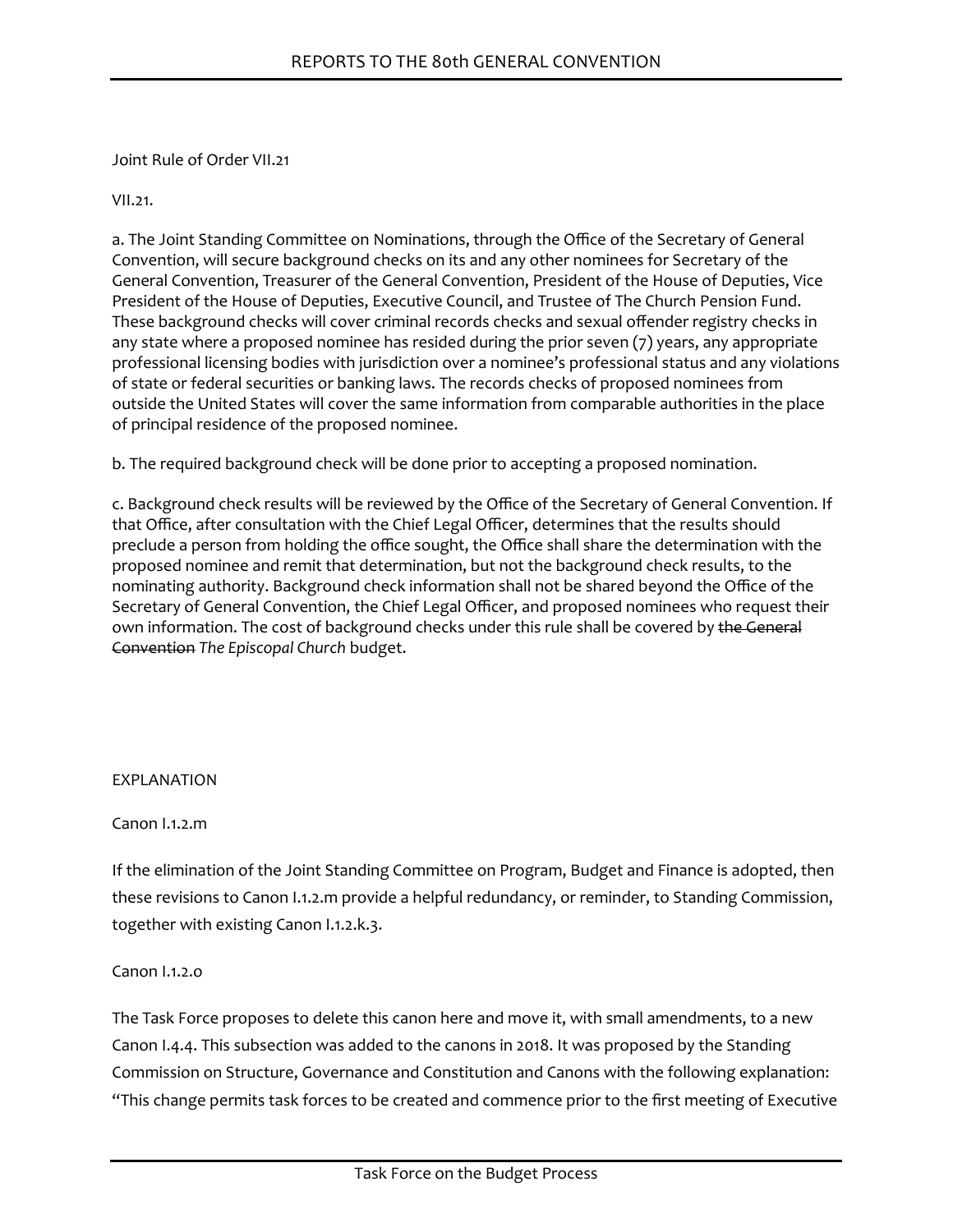Council, allowing them more time in the triennium to do their work." Since the subsection calls on the Presiding Officers to review all General Convention resolutions calling for "study or further action" and to recommend to the Executive Council the bodies they believe necessary to carry out the work; and for the Executive Council to act on such recommendations, including providing funding, it makes more sense for this provision to be in the canon on the Executive Council, Canon I.4.

## Canon I.1.8

These amendments implement a generic, uniform title for the triennial budget of the Church, "The Episcopal Church budget," and requires dioceses to pay their assessments, not all on January 1 of each year, but according to the schedule (currently monthly) established by Executive Council.

#### Canon I.1.9

These amendments (i) state that the Treasurer's borrowing is on behalf of Executive Council, the governing body with authority between General Conventions; (ii) conform the title of the budget as explained above under Canon I.1.8; and (iii) clarify that any borrowing requires the approval of Executive Council, of which the Presiding Bishop, under Canon I.4.2.a, is the Chair and chief executive officer.

#### Canon I.1.11

The Task Force's proposed amendments to Canon I.4.6 make clear that Executive Council would have the sole authority to propose the triennial budget to the General Convention. Accordingly, there would be no need for the Treasurer to also propose the same budget. (Note that the remaining three sections of Canon I.1.11 will need to be renumbered.)

## Canon I.1.13

This amendment conforms the title of the triennial budget as noted above under Canon I.1.8. It also deletes an outdated reference to the "Expense" budget.

#### Canon I.2.6

These amendments conform Canon I.2.6 to the Task Force's other proposed canonical amendments establishing the Executive Council as the Church governing body that submits a proposed triennial budget to the General Convention, and cross-references that canon.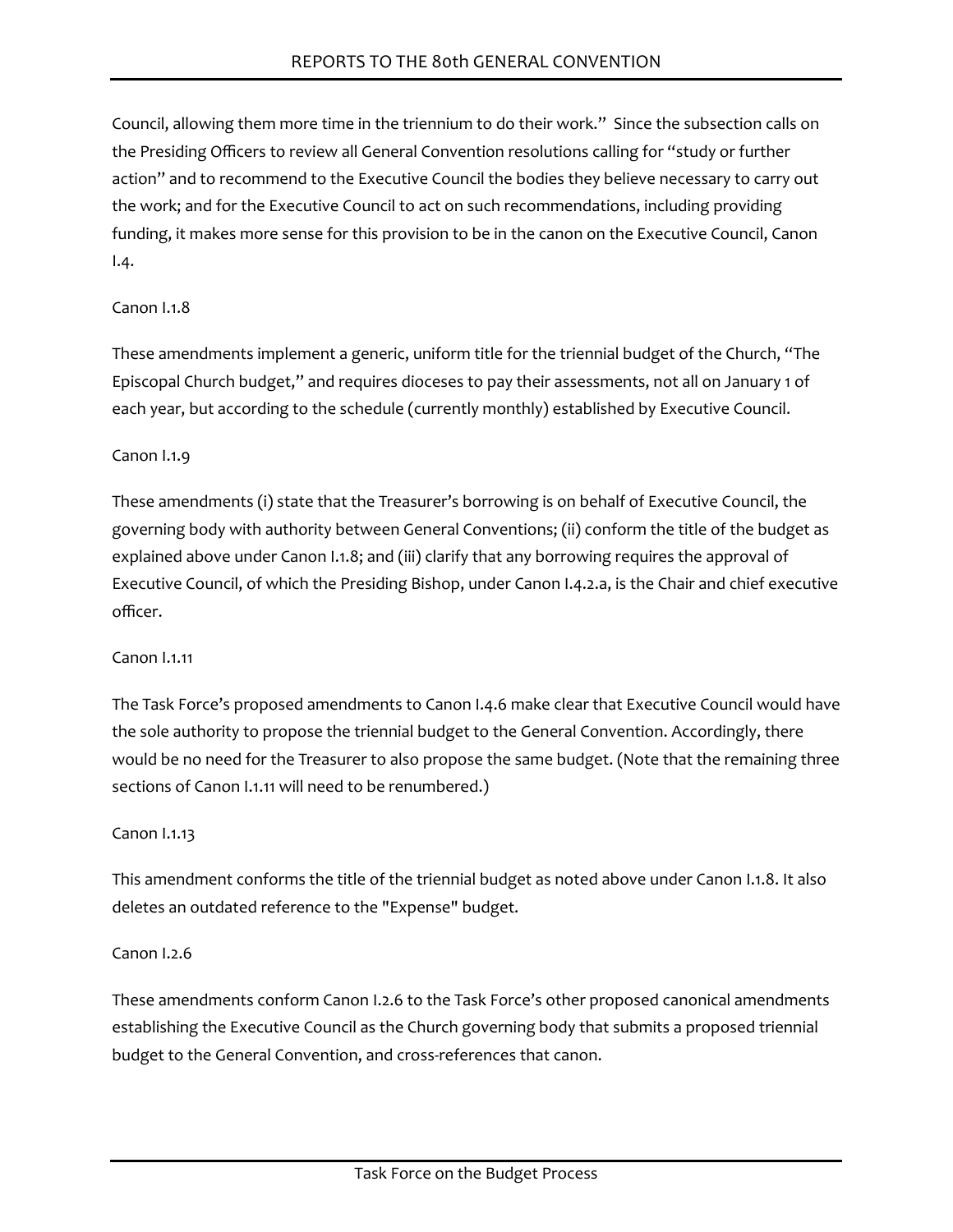## Canon I.2.8

Consistent with prior proposed amendments, above, this change deletes the reference to the Joint Standing Commission on Program, Budget, and Finance.

#### Canon I.4.3

This amendment is consistent with the Task Force's recommendation to transfer all responsibilities of the Joint Standing Committee on Program, Budget, and Finance to the Executive Council, thereby eliminating the need for that Joint Standing Committee.

#### Canon I.4.4

As explained regarding the deletion of Canon I.1.2.o, since this canon calls on the Presiding Officers to recommend to the Executive Council the creation of various bodies to carry out the work specified by the General Convention, and for the Executive Council to allocate the funds for such work, it makes more sense to include this provision in the canon on the Executive Council than in the canon on the General Convention. The text of subsection o was moved in its entirety with the only change being to change "Presiding Bishop" to "Chair" and "President of the House of Deputies" to "Vice-Chair," the titles they hold in their roles in the Executive Council.

#### Canon I.4.6.a, c and i

These amendments further implement the Task Force's recommendation to have the Executive Council submit the proposed triennial budget to the General Convention, specifically to the Secretary of the General Convention. The changes also delete a redundant subsection requiring the Treasurer to also submit the proposed budget, and clarifies that the budget operates on a calendar year. The amendments strike current subsection c; for many years, once released the proposed budget has been distributed to the entire Church, making it unnecessary to direct Executive Council to send it to all Bishops and Provinces. Finally, the mention in subsection i of the Joint Standing Committee on Program, Budget and Finance should be struck.

#### Canon I.5.5

The Task Force concluded that the concept of sharing the Archives' expenses between the General Convention and the Executive Council is outdated. The triennial budget makes an appropriation for the Archives, and the canon need not mention any sharing of expenses., as there is no difference between the "Executive Council budget" and the "General Convention budget." The Task Force's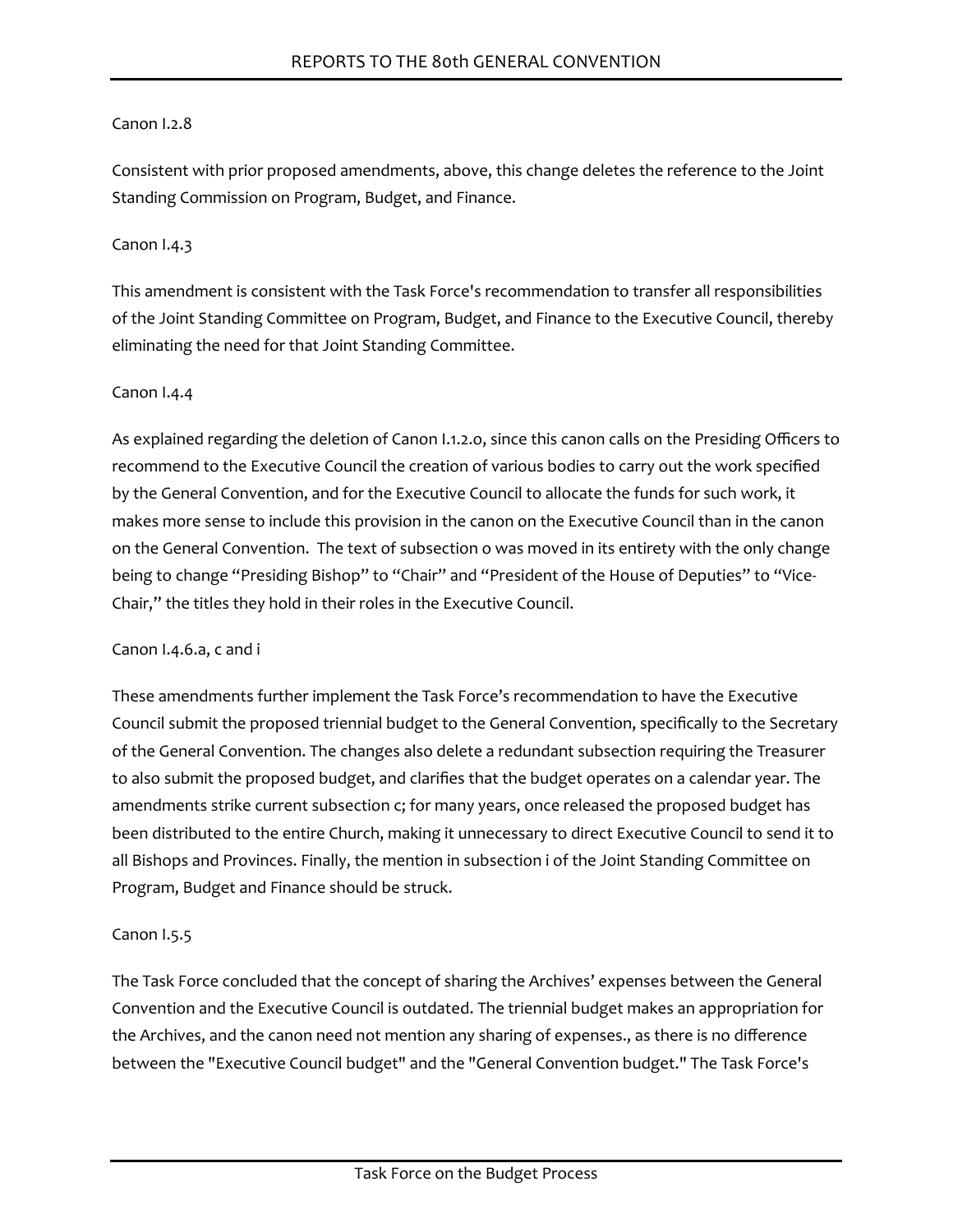recommendation is to use throughout the canons and Rules of order the term, The Episcopal Church budget.

### Canon I.9.10

This canon was adopted in 1928 and has been little used, according to the Annotated Constitution and Canons (White & Dykman). A Province that sought to take over the implementation of a General Convention-funded program could propose a plan for that to the Executive Council, which could take action to support the request, on a case by case basis with full access to the facts. The Task Force believes this canon is no longer needed and in addition seems arcane.

House of Bishops Rule V.D.d

With the Task Force's proposed elimination of the Joint Standing Committee on Program, Budget, and Finance, and with the clarification of the Executive Council's post-General Convention role of finalizing the budget, this Rule of Order is no longer necessary.

House of Bishops Rule VIII.I

This amendment implements a generic, uniform title for the triennial budget of the Church, "The Episcopal Church budget."

House of Deputies Rule of Order VI.C.3.v.a

With the Task Force's proposed elimination of the Joint Standing Committee on Program, Budget, and Finance, and with the clarification of the Executive Council's post-General Convention role of finalizing the budget, this House of Deputies Rule of Order is no longer necessary.

House of Deputies Rule of Order IX.A.1.ii.a.1

This Resolution Review Committee "budget impact" task will no longer be necessary under the structure and sequencing of the Task Force's recommendations.

## Joint Rule of Order II.10

With the Task Force's proposed elimination of the Joint Standing Committee on Program, Budget, and Finance, and with the clarification of the Executive Council's post-General Convention role of finalizing the budget, this Joint Rule of Order is no longer necessary. (Note that the deletion of this Joint Rule of Order will require the succeeding Joint Rules of Order to be renumbered.)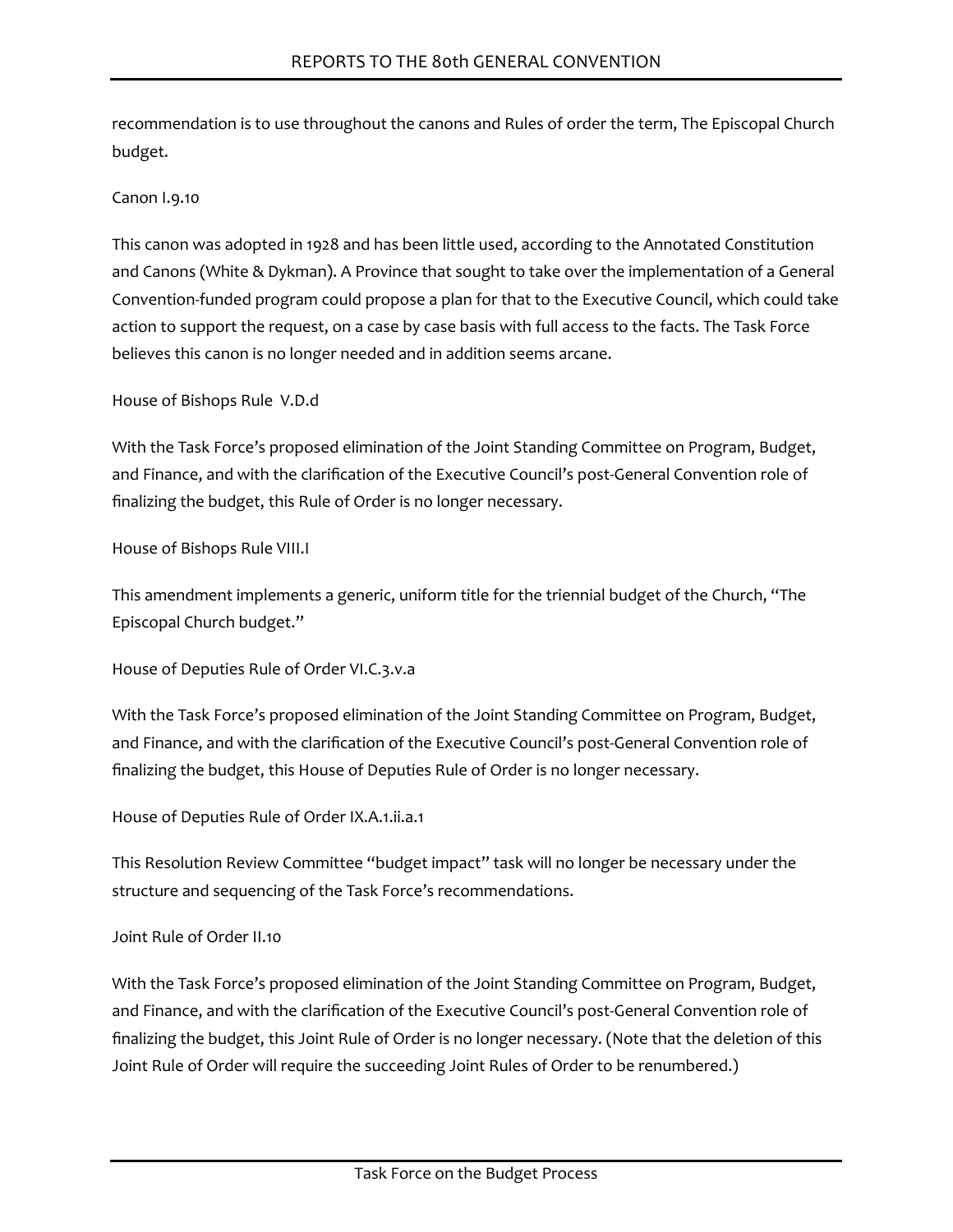## Joint Rule of Order IV.14

The Task Force proposes to change the budgeting process for the triennial Episcopal Church budget so that after General Convention a budget committee of the Executive Council will review all resolutions adopted by the General Convention, especially those with budget implications and those setting the priorities for the Church, and make recommendations to the Executive Council for appropriate revisions of the budget adopted by the General Convention. Therefore, it would no longer be the case that resolutions adopted after adoption of the triennial budget would never be funded. In fact, such resolutions could be funded by Executive Council after it completes its post-General Convention review of all adopted resolutions to see if they should be funded by the triennial budget finalized by the Executive Council.

#### Joint Rule of Order VII.21

This is another amendment conforming the title of the budget to "The Episcopal Church" budget.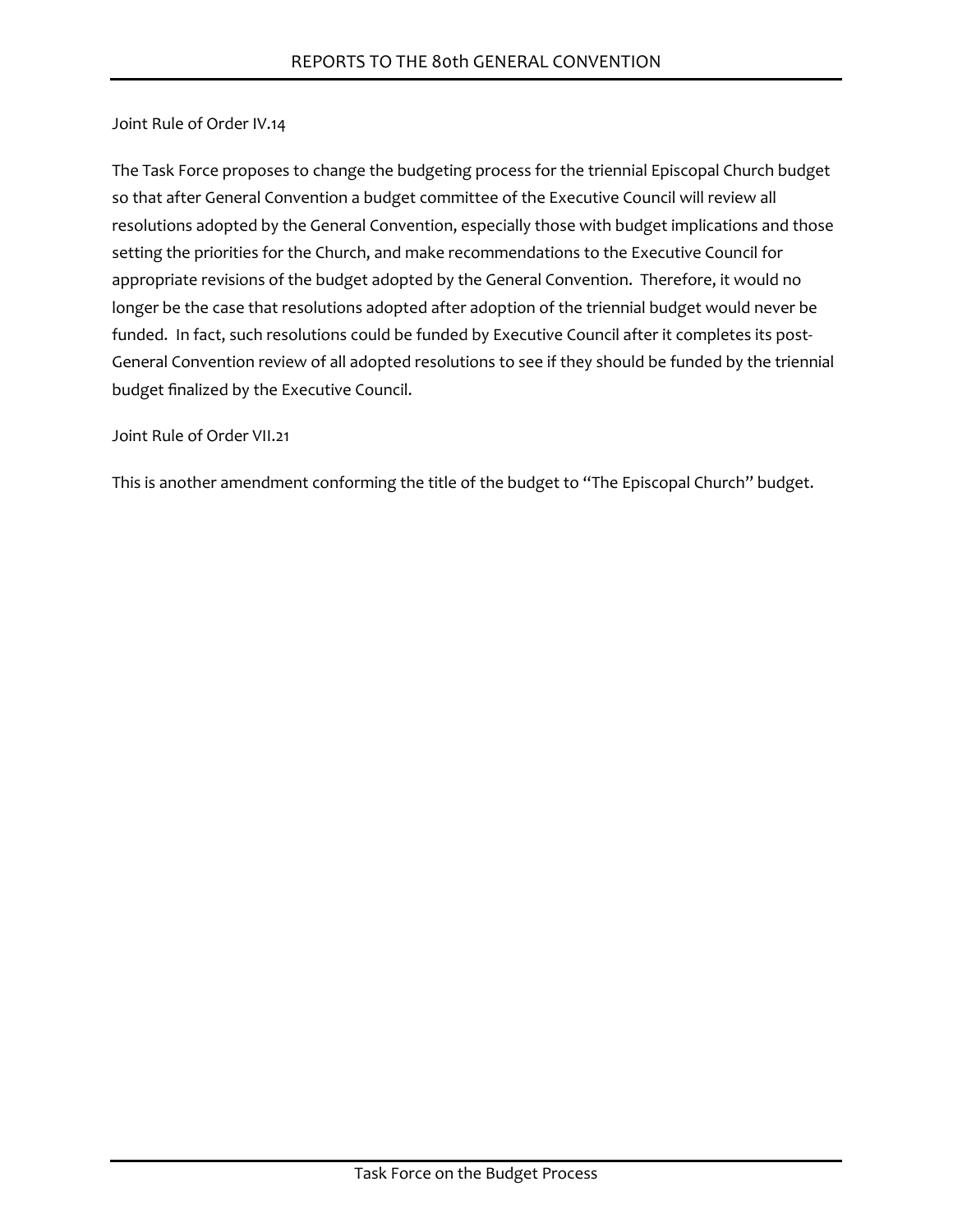## Supplemental Materials

Table of contents:

1. Appendix I - The Current Budget Process and its Disadvantages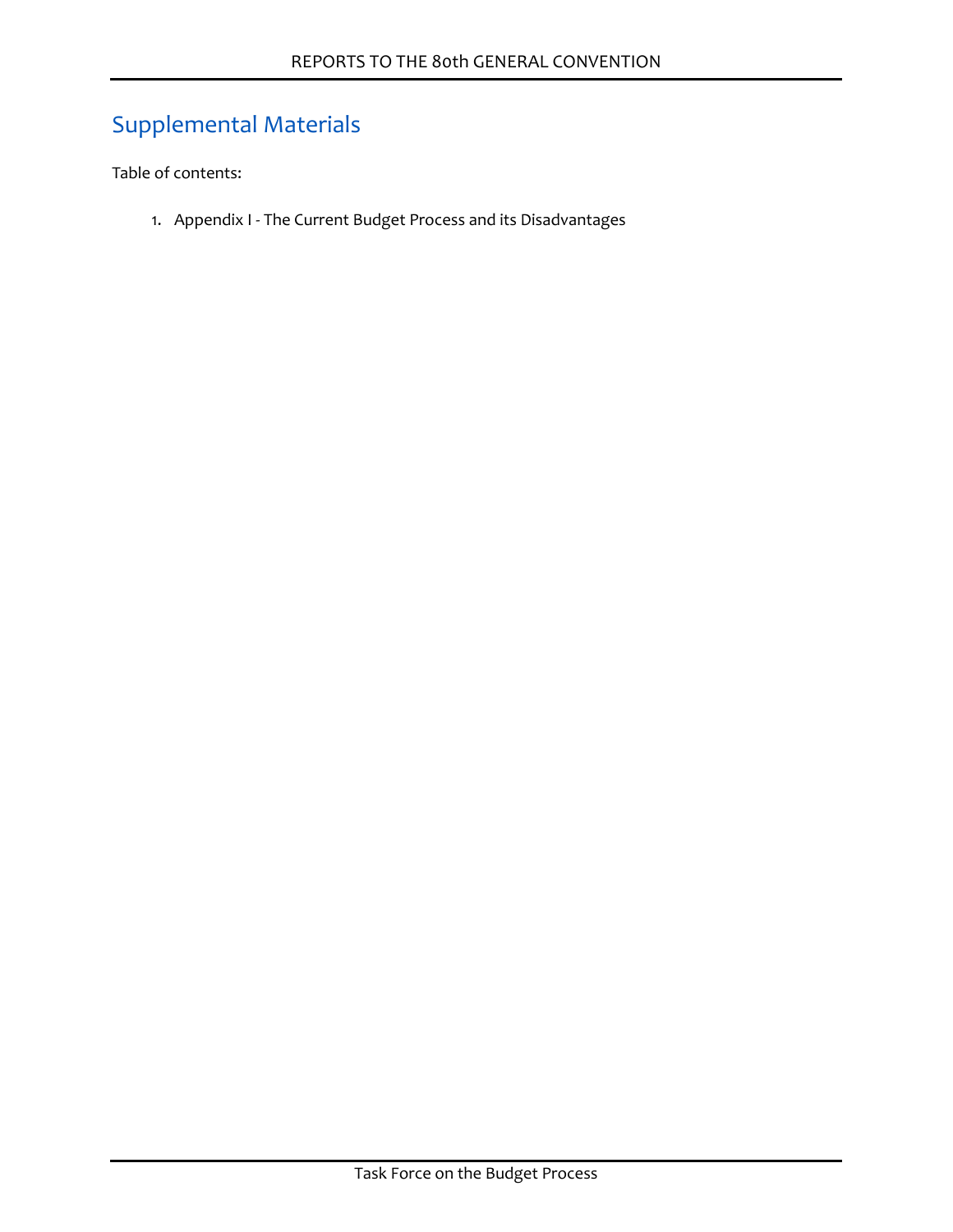## **Appendix I**

## **The Current Budget Process and its Disadvantages**

The Current Process

PB&F is established in Joint Rules of Order II.10 (page 346 of the Constitution, Canons and Rules of Order publication), with representative membership of 27 Bishops and Deputies appointed by the Presiding Officers. Additional DFMS staff support brings the number of meeting attendees to 35-40.

Normally, PB&F has held two face-to-face plenary meetings, which necessarily involve a large expense. The first meeting, usually in the fall prior to General Convention, is primarily for educating its members (many of whom are new and inexperienced) on the body's canonical duties, the budgetary process, and the current triennial budget. The second pre-Convention meeting (normally in February) is where PB&F officially receives the proposed budget from the Executive Council (see Canon I.4.6(a)) and begins the difficult process of understanding the budget in detail. Throughout the triennium, one or more PB&F officers have customarily attended most Executive Council meetings, working primarily with the Executive Council's Finance Committee.

During General Convention, PB&F continues to meet and revise the proposed budget. Open hearings are held where people may address special requests or concerns. In addition, PB&F frequently invites particular people to address the Committee or a subcommittee. The Joint Rules of Order require that a final proposed budget be presented to a joint session no later than the third day prior to adjournment. To accommodate translation and formatting, the final proposed budget must be completed 24-48 hours before the joint session. The respective Houses thereafter vote on the budget.

## Disadvantages of the Current Process

The Task Force sees significant disadvantages with the current process. Most significant is the requirement to approve a budget before all priorities of General Convention have been established. To allow enough time for formal presentation of the budget, followed by each house, one at a time, debating and voting on the budget, PB&F's work ends four or five days before the end of General Convention, which is the period most of the resolutions come out of committee and are sent to the floor of each house, one at a time, for debate and vote. Thus, the budget may not include the true priorities of General Convention.

Another significant disadvantage is the steep learning curve required by PB&F members. In a relatively short amount of time, they must comprehend the large and complex triennial budget,